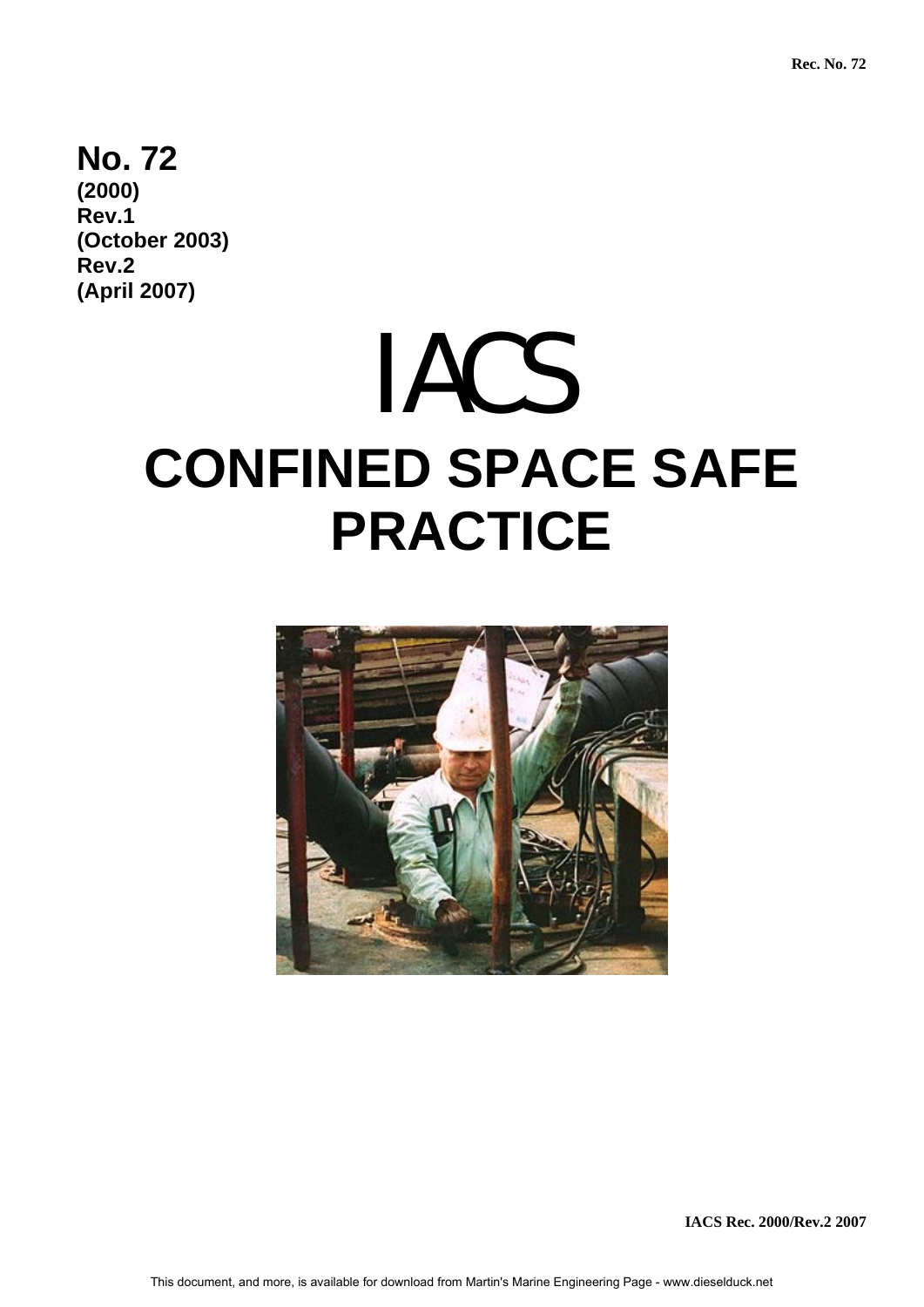# **Contents**

# **1. Definitions**

- **1.1 Confined Space**
- **1.2 Competent person**
- **1.3 Responsible person**
- **1.4 Marine Chemist**

# **2. General Hazards**

# **3. Confined space – Safe entry policy**

- **3.1 General**
- **3.2 Entering confined spaces adjacent to loaded tanks**
- **3.3 Entering confined spaces adjacent to inerted tanks**

# **4. Confined space - Safe entry procedure**

- **4.1 General**
- **4.2 Entering confined spaces adjacent to loaded tanks on double hull tankers additional requirements**

# **5. Permit-to-work and permit-to-enter**

# **6. Testing of the atmosphere**

- **6.1 General**
- **6.2 Testing for oxygen**
- **6.3 Testing for flammable atmosphere**
- **6.4 Testing for toxic atmospheres**
- **6.5 Testing instruments**

# **7. Preparation for Entering Confined Spaces**

- **7.1 Ventilation**
- **7.2 Isolation of Space**
- **7.3 Standby / rescue**

# **8. Personal Protection Equipment (PPE)**

# **ANNEX**

# **Guidelines for safe entry of Confined Spaces**

**IACS Rec. 2000/Rev.2 2007**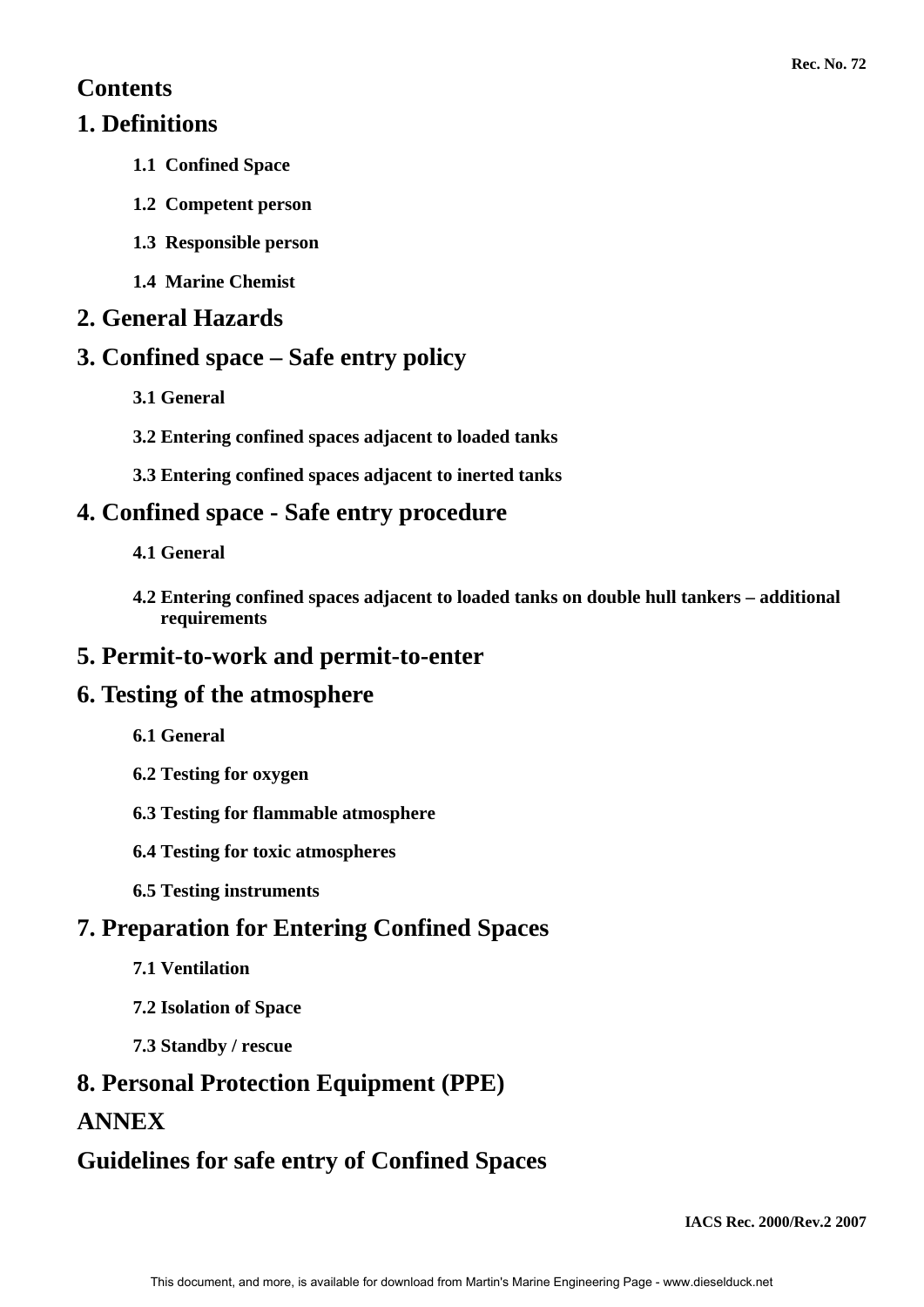# **Confined Spaces Safe Practice**

# **1 Definitions**

# **1.1 Confined Space**

*Confined space* means a space that has any of the following characteristics:

- limited openings for entry and exit;
- unfavourable natural ventilation;
- not designed for continuous worker occupancy.

It includes, but is not limited to, boilers, pressure vessels, cargo holds, cargo tanks, ballast tanks, double bottoms, double hull spaces, fuel oil, lube oil, sewage-tanks, pump-rooms, compressor rooms, cofferdams, void spaces, duct keels, inter-barrier spaces and engine crankcases.

## **1.2 Competent person**

*Competent person* means a person with sufficient theoretical knowledge and practical experience to make an informal assessment of the likelihood of a dangerous atmosphere being present or subsequently arising in the space.

## **1.3 Responsible person**

*Responsible person* means a person authorised to permit entry to a confined space and having sufficient knowledge of the procedure to be followed.

## **1.4 Marine Chemist**

A *Marine Chemist* is a person who possesses a current Marine Chemist Certificate issued by the National Fire Protection Association (NFPA 306: Control of Gas Hazards on Vessel Sections) or equivalent.

# **2 General Hazards**

Work in confined and enclosed space has a greater likelihood of causing fatalities, severe injuries and illness than any other type of shipyard work or onboard ships.

The key hazards associated with confined spaces are:

- serious risk of fire or explosion;
- loss of consciousness from asphyxiation arising from gas, fumes, vapour or lack of oxygen;
- drowning arising from increased water level;
- loss of consciousness arising from an increase in body temperature;
- asphyxiation/suffocation arising from free flowing solid (engulfment) or the inability to reach a breathable atmosphere due to entrapment.

Surveyors will routinely enter confined spaces that are difficult to access due to small and/or narrow openings. There may be physical constraints within the space which need to be considered, and the space itself may be cramped permitting only restricted mobility.

Given the usual enclosed and darkened nature of a confined space this activity ideally should not be carried out by personnel suffering from phobias (e.g. claustrophobia) or who are susceptible to panic or anxiety attacks.

For further details regarding hazards in confined spaces see Annex, section 2, Confined Space Hazards.

# **3 Confined space – Safe entry policy**

## **3.1 General**

When requested to enter a confined space:

Only enter a confined space when a permit to enter has been issued and if you consider it is safe to do so, and then only remain in the inside for as long as it is necessary to carry out the work.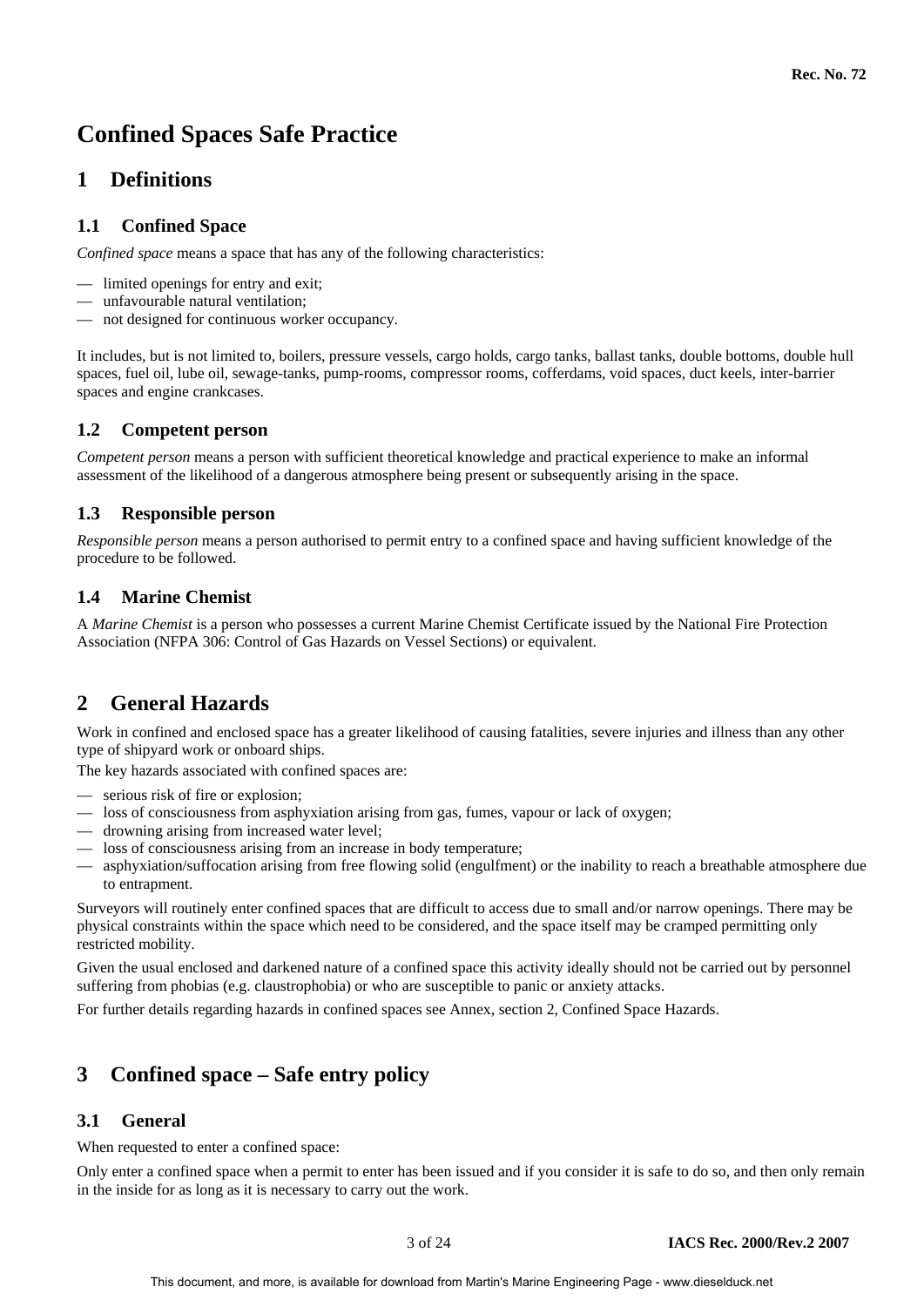It is the full responsibility of the owner of the confined space (i.e. ship, shipyard) to make and ensure that the confined space is safe to enter.

- The surveyor has the right to refuse to enter an unsafe and/or unknown space.
- If he/she is not confident that a space is safe, he/she should report his concerns and not enter until all safety requirements are met.

The surveyor shall not enter a space that requires use of a respirator.

The surveyor may wear a respirator or escape pack if required by an Owner's policy and only if sufficiently trained in the use of such equipment, BUT the space MUST be safe first.

# *Note:*

*- Do not enter a space first or alone! - If in doubt - do not enter - no survey is worth risking life or health for*.

#### **3.2 Entering confined spaces adjacent to loaded tanks**

It is important to be aware that confined spaces may be, or have been, subject to leakage from the adjacent space. The risk is that such leakage often remains undetected because the space is not subject to regular gas measurements and ventilation.

Confined spaces adjacent to loaded tanks may be entered provided the procedure for entry as given in item 4 below is completed.

Spaces adjacent to cargo tanks, like cofferdams and double bottom tanks, may contain accumulated residues from previous cargoes and information about these cargoes is needed to determine proper test methods for the atmosphere in the adjacent spaces.

If a tank is loaded with cargoes having a toxic vapour hazard identified by an entry T in column K of the IBC Code Ch.17, or with a toxic symbol in the Data Sheet, no survey is to be carried out in a confined space adjacent to that tank.

Be aware that toxicants produced by work (like coating, sandblasting and hydro blasting) in the area of a confined space can enter and accumulate in the confined space.

#### **3.3 Entering confined spaces adjacent to inerted tanks**

When other tanks in an inert condition are either adjacent or interconnected (e.g. pipeline) to the space to be entered, personnel should be alert to the possibility of inert gas leaking into that space through, for example, bulkhead fractures or defective valves. The risk of this occurring can be minimized by maintaining a small but positive pressure in the space to be entered relative to the inert gas pressure. At all times the procedures on the vessel are to be followed.

# **4 Confined space - Safe entry procedure**

## **4.1 General**

Prior to entry into an enclosed space or tank the following procedure should be applied:

- a) A Safety meeting should be held prior to the survey to discuss all aspects of safety measures including at least all items below.
- b) Entry Permit should be obtained for the space to be entered. See item 5 below.
- c) Identify the hazards and assess the risks.
- d) In order to be able to identify the hazards in the space to be surveyed and assess the risks, the following information should be available:
	- Latest content of the spaces to be surveyed should be identified and the content in spaces adjacent to them.
	- − For Gas Carriers: a data sheet for the last cargo should be presented.
	- For Chemical Tankers: a data sheet for the previous three cargoes should be presented.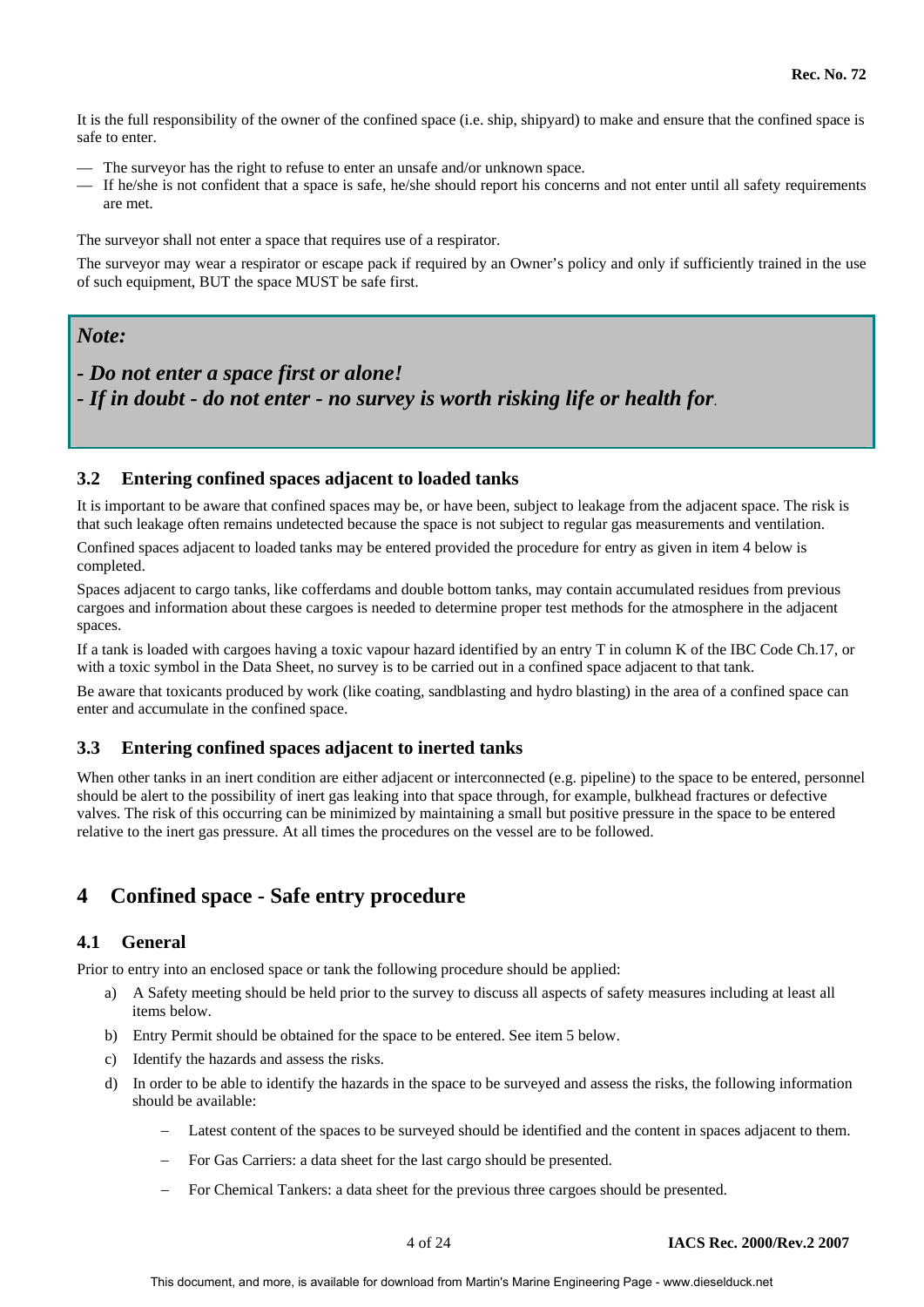It is the Owner's responsibility to provide this information.

- e) Evaluate ventilation of the space:
	- Check that the tank or enclosed space is empty, cleaned and ventilated.

The Owner is obliged to document that this is carried out. See also item 7.1 below.

- f) Evaluate need for isolation of the space. See item 7.2. below.
- g) Ensure that a standby and/or rescue team is in place. See item 7.3 below.
- h) Check and evaluate gas measurements taken. For testing and limit values see item 6 below:
	- − as a minimum, oxygen measurements should be carried out before entry into the enclosed space. When found necessary the measurements should be taken under the supervision of the surveyor.
	- in addition a set of additional control measures should be evaluated depending on what kind of tank is to be surveyed. See Annex, Checklist for Entry into Confined Spaces.

The surveyor should always use his personal gas measuring equipment during the survey.

- i) Evaluate need for precaution against extreme temperature. See Annex, section 6.1, Temperature extremes.
- j) Evaluate the lighting arrangement. See Annex, section 8.2, Lighting.
- k) Evaluate if special clothing and/or equipment are required.

A checklist with the items above is recommended to be used for evaluation if the space is safe to enter.

If extensive work is to be carried out within a large space, such as a cargo tank, it is recommended that a full assessment of the tank atmosphere is undertaken after the initial tests have been satisfactorily carried out and recorded. The tank atmosphere should be checked frequently during this entry, with particular attention being placed on testing the work location(s) and places that are inaccessible for testing from the deck. On satisfactory completion of this additional atmosphere test, the results should be recorded as required by the appropriate safety procedure in the Safety Management System.

#### **4.2 Entering confined spaces adjacent to loaded tanks on double hull tankers – additional requirements**

The compartmentalized structure in double hull and double bottom tanks makes them more difficult to gas free than conventional tanks and particular care should be taken to monitor the tank atmosphere.

Although entry into double hull or double bottom tanks with adjacent tanks loaded should be kept to a minimum, tank entry will on occasion be required for such purpose as tank inspections.

In relation to the entry procedure above, the following additional recommendations should be strictly enforced.

Once the tank atmosphere meets the entry criteria at each sampling point, actual entry by personnel should be undertaken in two stages.

#### **First stage**

The first stage should be for the purpose of atmosphere verification and a general safety review. The personnel making the entry should be equipped with:

- an emergency escape breathing set.
- personal gas detector capable of monitoring at least hydrocarbon and oxygen,
- portable radio,
- emergency light source,
- a retrieval harness,
- an alternative means of attracting attention, e.g. a whistle.

#### **Second stage**

Only after the first stage has verified that the atmosphere throughout the tanks is safe for the intended task should entry for other purpose be permitted.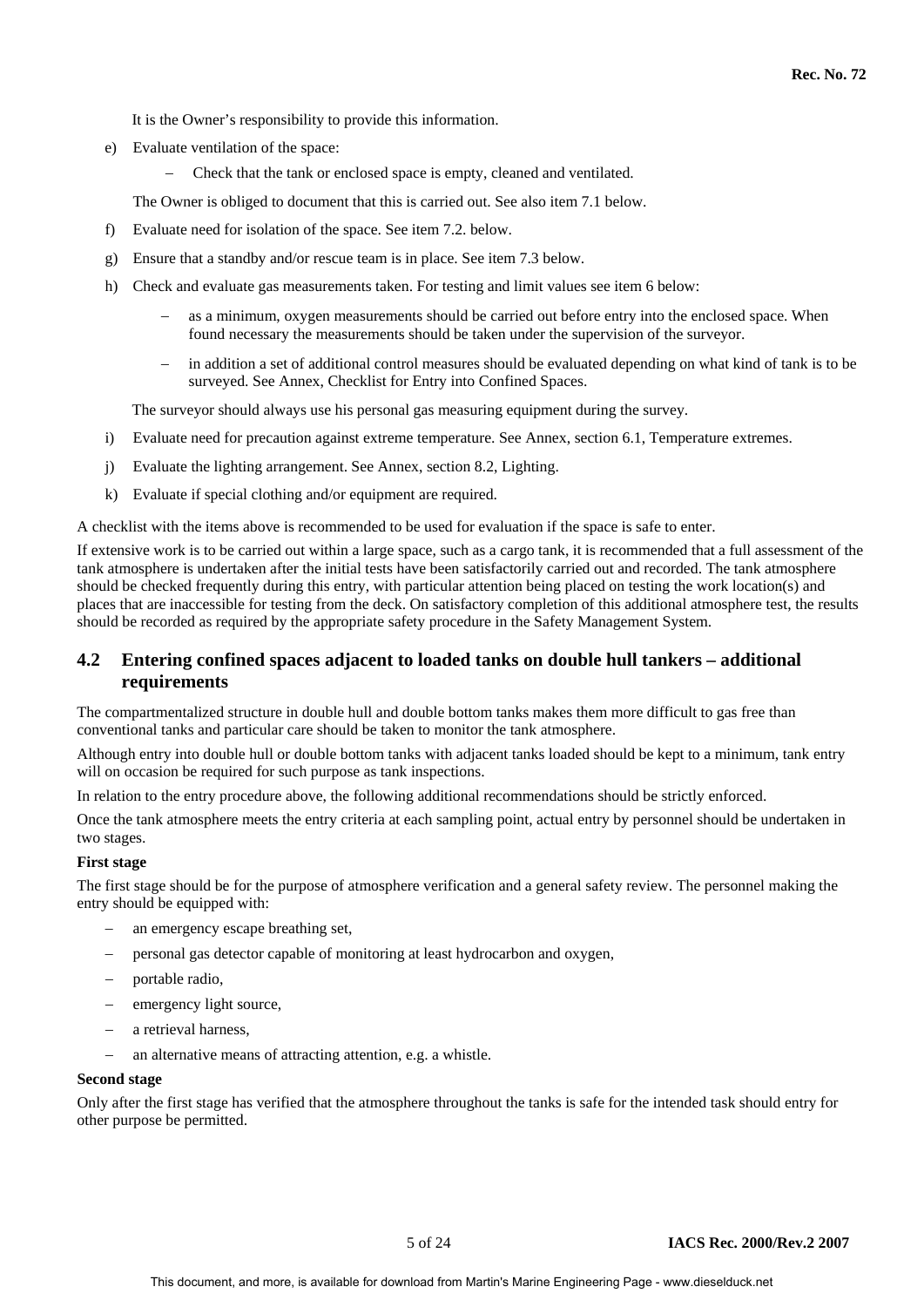# **5 Permit-to-work and permit-to-enter**

The ISM code requires the Company to establish safe practices in ship operation and a safe working environment. This is commonly provided for by a permit-to-work system that is drawn up to provide a formal written safety control system. MOU and FPSO units not covered by ISM code have a similar permit-to-work system.

A permit-to-work will:

- set out the work to be done, the location and the precautions to be taken;
- predetermine safe methods of work;
- provide a clear record that all foreseeable risks have been considered;
- define the precautions to be taken and their sequence;
- provide written authority for the confined space to be entered and the work to start and the time when the work must cease.

Entry into a confined space should only be allowed when a separate permit-to-enter has been issued. This permit should only be issued after tests have taken place to ensure that the atmosphere is safe to breathe.

# *Note:*

*Use of non-explosion proof equipment like cameras, torches, chipping hammers, may be allowed provided that it is stated in the Entry permit issued and the space is safe for hot work or safe for workers and LEL is measured to 0%.* 

# **6 Testing of the atmosphere**

## **6.1 General**

Initial testing should be carried out by a certified "Marine Chemist" or a "Competent person" or similar accredited person who will issue a certificate stating whether the space is 'safe for man' and/or work, and if any special conditions are to be observed.

On a vessel this may be the Chief Officer, or other competent person onboard. If in doubt of the officer's qualification, documentation is required to be shown. In no case should the class surveyor be considered to be a "Competent Person" - even if he is equipped with his own personal testing equipment.

Ventilation should be stopped about 10 minutes before tests are made and not restarted until the tests are completed.

The testing should be carried out in the following sequence

- Oxygen-deficient or -enriched atmospheres
- Flammable atmospheres
- Toxic atmospheres when considered necessary

To evaluate the measurements taken, the following limit values should be used.

## **6.2 Testing for oxygen**

Any atmosphere with less than 20.8% (± 0.2%) oxygen by volume should *not* be entered. Oxygen measurements should be carried out by, or under supervision of, the surveyor immediately before entry into the confined space.

## **6.3 Testing for flammable atmosphere**

A space with an atmosphere with more than 1% of the "Lower Flammable Limit" (LFL) or "Lower Explosive Limit" (LEL), on a combustible gas indicator should not be entered.

The Flammability indicator shows the percent within a safety range of 0-10% of the Lower Explosive Limit (LEL) and, ideally, should read 0%.

Combustible gas detectors have normally two measuring ranges 0-100% LEL and 0-10% LEL.

# **6.4 Testing for toxic atmospheres**

Toxins are measured in parts per million (PPM). Under no circumstances should the surveyor enter a confined space

6 of 24 **IACS Rec. 2000/Rev.2 2007**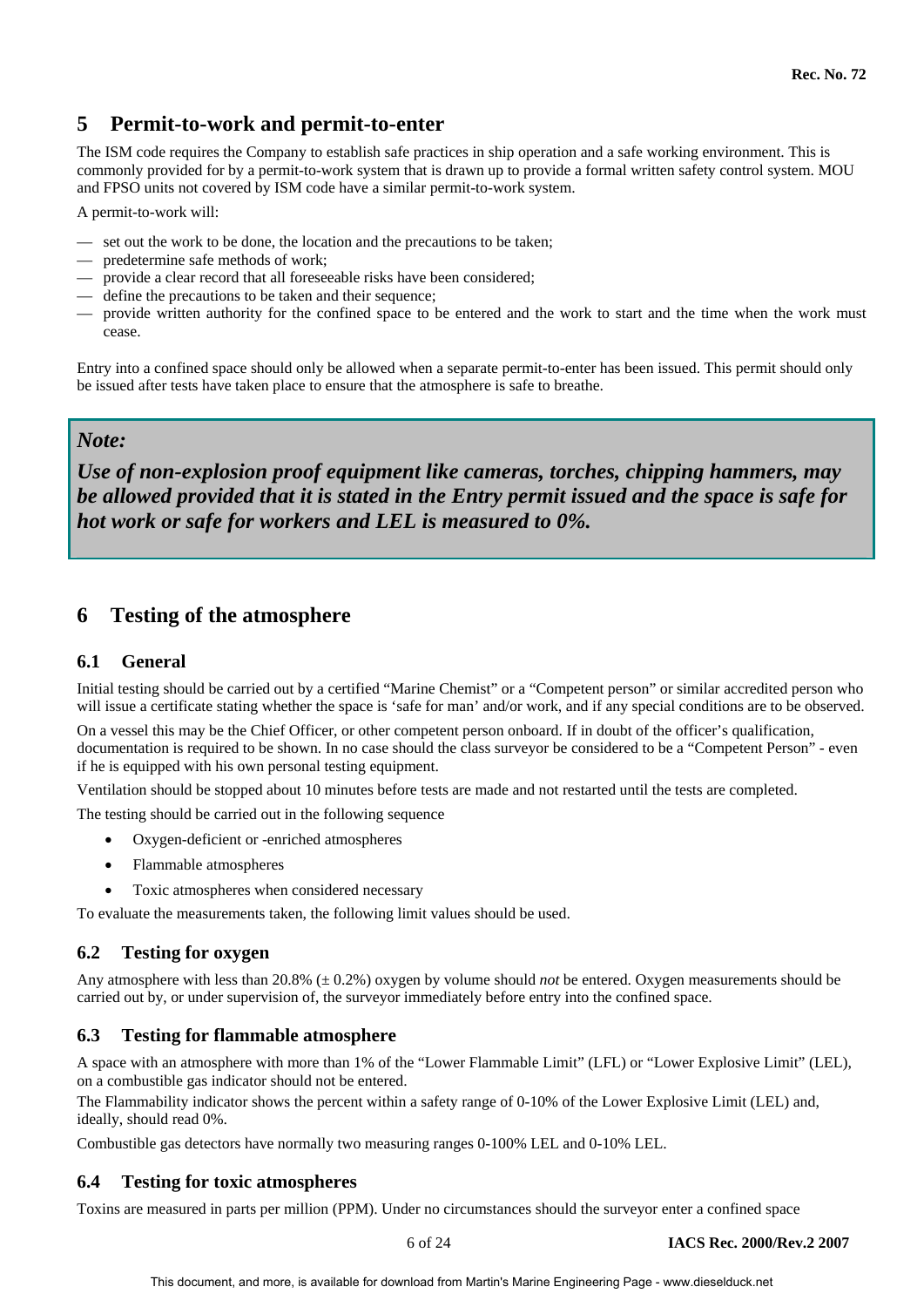exceeding the limits specified below. Different testing bodies throughout the world may, however, have different acceptance **limits** 

| Gas                        | Limit 8 Hour work<br>shift [ppm] | Limit 15 min<br>working [ppm] |
|----------------------------|----------------------------------|-------------------------------|
| Benzene $(C_6H_6)$         |                                  | 5                             |
| Hydrogen Sulphide $(H_2S)$ | 5                                | 20                            |
| Carbon Dioxide $(CO2)$     | 5                                | 30                            |
| Carbon Monoxide (CO)       | 25                               | 50                            |
| Nitrogen Dioxide $(NO2)$   |                                  | 3                             |
| Nitrogen Monoxide (NO)     | 25                               | 50                            |
| Sulphur Dioxide $(SO2)$    | 2                                |                               |

For vessels with inert gas systems, trace amounts of various toxic gases may increase the hazard of exposure for personnel. Normally, a steady 21% by volume of oxygen reading will be sufficient to dilute these gases to below their "Threshold Limit Value" (TLV).

# *Note:*

*Never trust one's own senses to determine if the air in a confined space is safe! Many toxic gases and vapours can neither be seen nor smelled, nor can the level of oxygen present be determined.* 

Be aware that some chemicals have a lower TLV value than odour value. Gases from these substances will not be traceable by smell before they are dangerous to health.

## **6.5 Testing instruments**

For further details, see Annex, section 8, Personal Protection Equipment (PPE), and section 3.2, Testing Instruments.

# *Note:*

— *When Draeger tube or equal is used for detecting toxic gases the sampling gas should have sufficient time to pass through the sampling hose.* 

- *If manual hand rubber pump is used, approx. 4 squeezes are needed for each metre of the sampling hose.*
- *If battery driven pumps are used, approx. 10 sec. for each metre of sampling hose should be sufficient***.**

# **7 Preparation for Entering Confined Spaces**

## **7.1 Ventilation**

Ventilation should be continuous where possible because in many confined spaces the hazardous atmosphere will form again when the flow of air is stopped. All openings are to be opened for ventilation including emergency exit.

De-ballasting a tank does not guarantee a safe atmosphere. Testing of the atmosphere is still required.

The inert gas fans should not be used to provide fresh air ventilation because contaminants from the inert gas lines could be introduced into the tanks.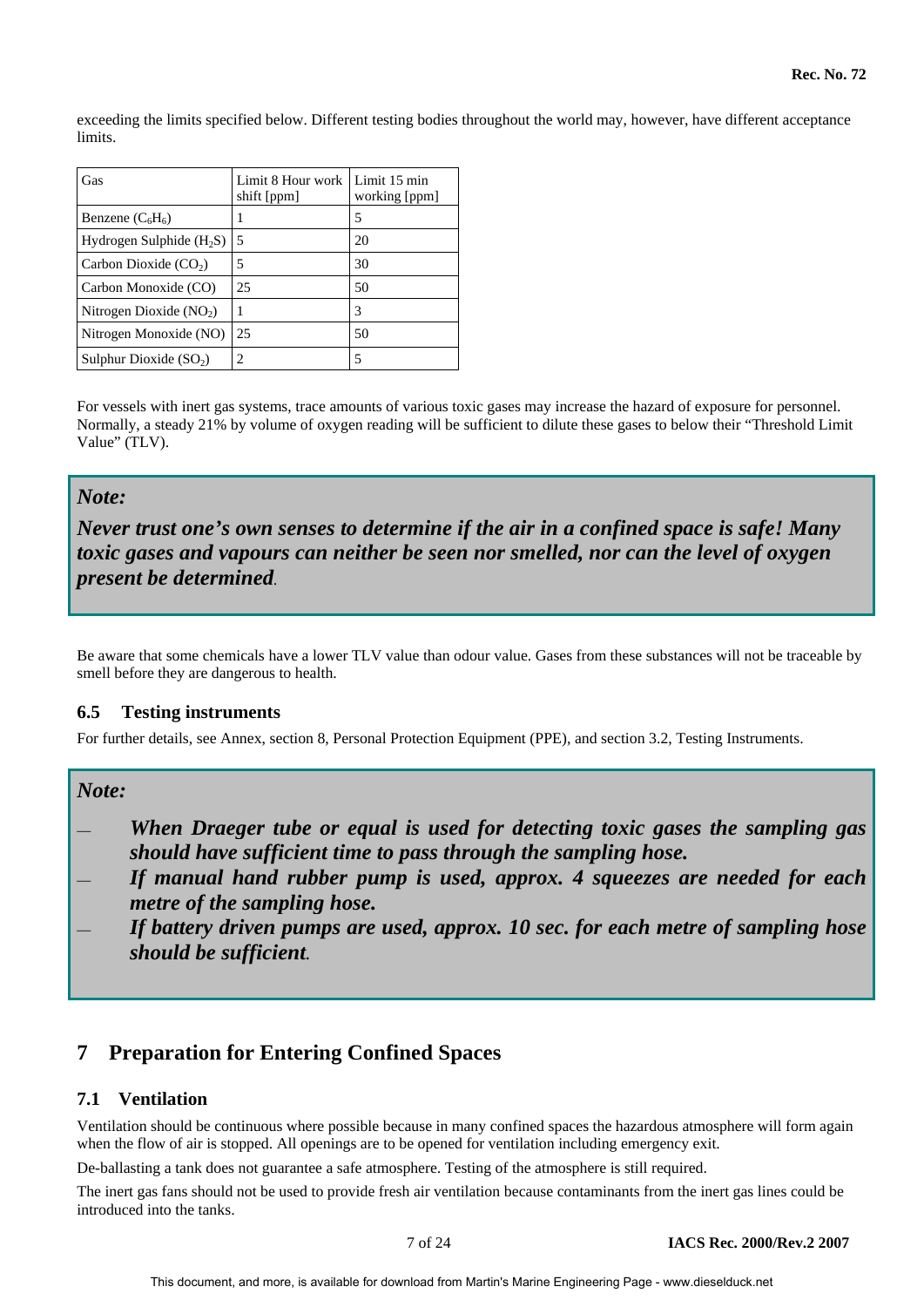For further details, see Annex, section 4, Ventilation.

#### **7.2 Isolation of Space**

The surveyor should evaluate the need for isolation of the confined space from service before entering the space.

The surveyor should not enter or remain in any ballast or cargo tank if ballast is transferred into or out of any tank, if not agreed beforehand.

For further details regarding isolation of spaces from service, see Annex, section 5, Isolation of space.

## **7.3 Standby / rescue**

*Standby* 

A standby person should be assigned to remain on the outside of the confined space and be in constant contact (visual or two-way voice communication e.g. walkie-talkie) with the survey team inside. Routines for communication intervals with the survey team should be established.

The standby person:

- should not have any other duties than to serve as standby and know who should be notified in case of emergency;
- should never leave his post even after help has arrived and is a key communication link to others onboard;

— should be able to communicate sufficiently in a relevant common language.

Communication between watch personnel (Bridge, Cargo Control Room or Engine Control Room) and standby person should be established.

#### *Rescue*

Rescuers must be trained in and follow established emergency procedures and use appropriate equipment and techniques (such as lifelines, respiratory protection, standby persons).

Emergency and evacuation procedures should be agreed and understood by all parties involved in a potential rescue operation. Steps for safe rescue should be included in all confined space entry procedures. Rescue should be well planned and evidence should be made available that indicates drills have been frequently conducted on emergency procedures.

# *Note:*

*Unplanned rescue, such as when someone instinctively rushes in to help a downed co-worker, can easily result in a double fatality or even multiple fatalities if there is more than one would-be rescuer.* 

*Over 50% of the workers in confined spaces die while attempting to rescue other workers.* 

*An unplanned rescue could be the last!*

# **8 Personal Protection Equipment (PPE)**

PPE is traditionally regarded as the last line of protection with the emphasis being placed on avoidance and appropriate managerial control methods. However, the potentially hazardous nature and isolated position of those entering a confined space means that, for the surveyor, PPE may be the first line of protection.

Each confined space will present different hazards and degrees of risk to health and safety, the final provision of PPE should therefore be based on an assessment of risk.

As a general rule the following guidance is offered.

Basic surveyor PPE should include:

- Body protection (hard wearing overalls with suitable pockets for notebook, etc);
- Foot protection (steel toecaps (200 joules), steel midsoles, good grip, oil resistant);
- Head protection (hard hat with chinstraps);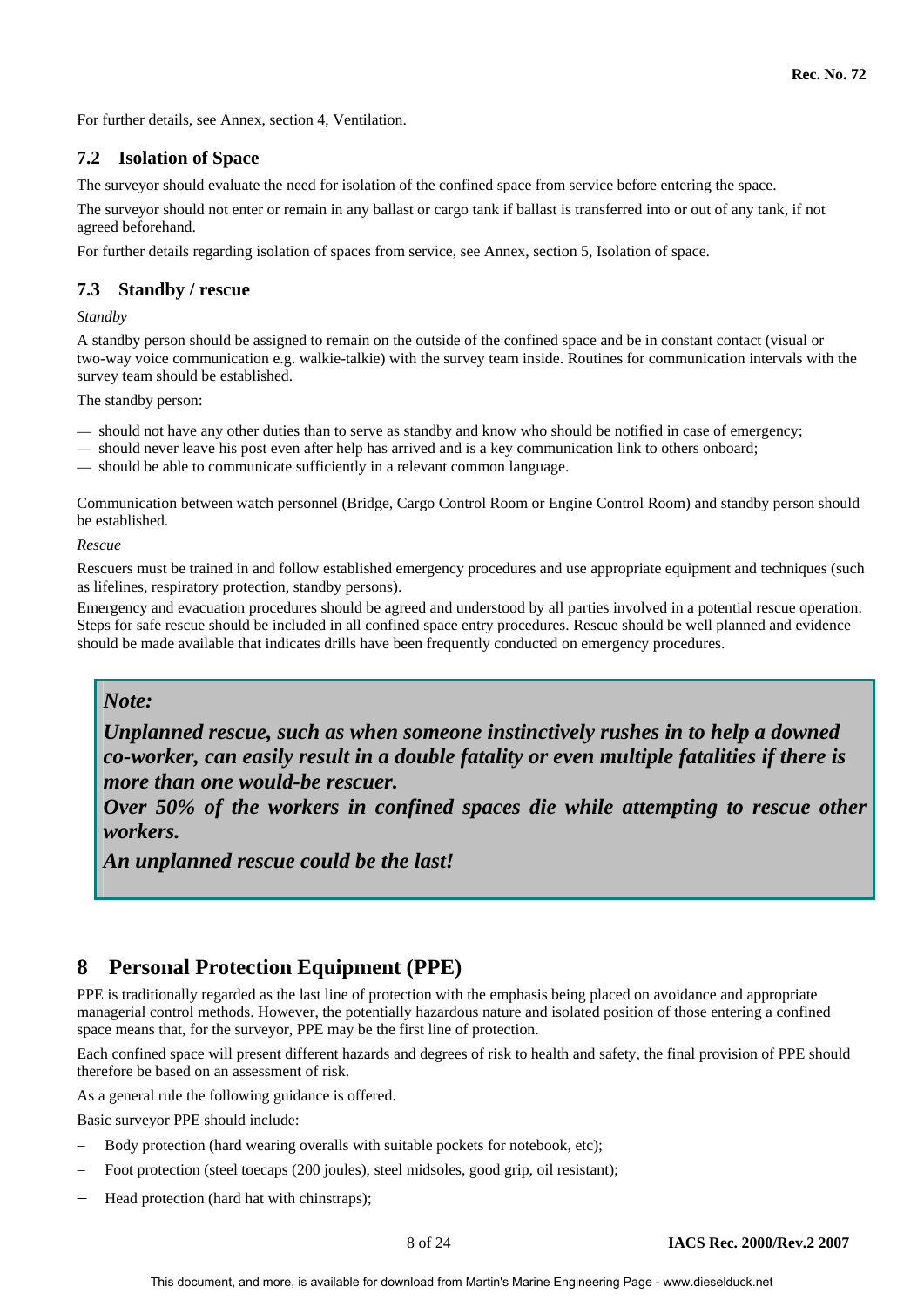- Hand protection (hard wearing gloves);
- − Eye protection (protective glasses, goggles);
- − Ear protection (ear defenders or ear plugs worn subject to communication system);
- − Gas meter multi-gas meter for measuring of HC, H<sub>2</sub>S, CO, O<sub>2</sub> is recommended;
- Lighting (hand held with lanyard and appropriate beam width).

# **Reference List**

ISGOTT International Safety Guide for Oil Tankers and Terminals, fifth edition.

Tanker Safety Guide Chemicals, third edition

Tanker Safety Guide Liquid Gas, second edition 1995

OCIMF - Health, Safety and Environment at New-building and Repair Shipyards and During Factory acceptance testing (01 July 2003)

IACS Recommendation No. 39 - Safe use of Rafts or Boats for Survey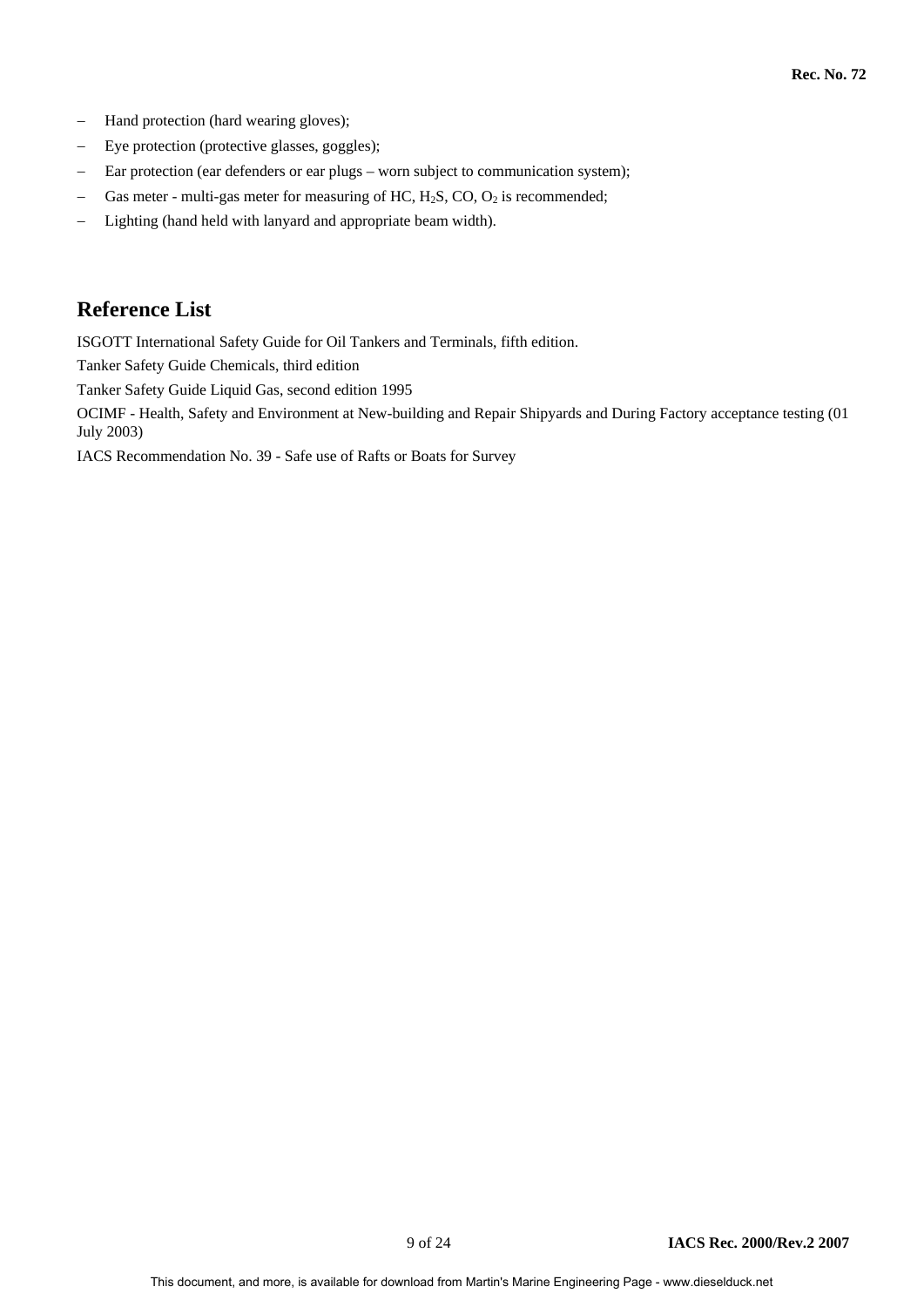# **Annex to Recommendation 72**

# **Guidelines for Safe entry of Confined Spaces**

# **1 General**

If a Survey is required to be carried out in a:

- − boiler or pressure vessel,
- − cargo tank,
- − ballast tank,
- − double hull space,
- − fuel oil tank,
- − lube oil tank,
- − cargo hold,
- − void space, or
- − similar type of enclosure,

the work will take place in a confined space.

#### *How to Identify a Confined Space?*

A confined space is a space that has any one of the following characteristics:

- limited openings for entry and exit;
- unfavourable natural ventilation;
- not designed for continuous worker occupancy.

#### *Limited openings for entry and exit:*

Confined space openings are limited primarily by size or location. Openings are usually small in size, perhaps as small as 450 mm (18 inches) in diameter, and are difficult to move through easily. Small openings may make it very difficult to get needed equipment in or out of the spaces, especially life-saving equipment when rescue is needed. However, in some cases openings may be very large, for example open-topped spaces such as ships' holds. Access to open-topped spaces may require the use of ladders, hoists, or other devices, and escape from such areas may be very difficult in emergency situations.

#### *Unfavourable natural ventilation:*

Because air may not move in and out of confined spaces freely due to the design, the atmosphere inside a confined space can be very different from the atmosphere outside. Deadly gases may be trapped inside, particularly if the space is used to store or process chemicals or organic substances which may decompose. There may not be enough oxygen inside the confined space to support life, or the air could be so oxygen-rich that it is likely to increase the chance of fire or explosion if a source of ignition is present.

#### *Not designed for continuous worker occupancy:*

Most confined spaces are not designed for workers to enter and work in them on a routine basis. They are designed to store a product, enclose materials and processes, or transport products or substances. Therefore, occasional worker entry for survey, inspection, maintenance, repair, cleanup, or similar tasks is often difficult and dangerous due to chemical or physical hazards within the space.

A confined space found in the workplace may have a combination of these three characteristics, which can complicate working in and around these spaces as well as rescue operations during emergencies.

#### **If a survey requires entry to one or more work spaces with the characteristics listed above, read the following information – some day it may save life.**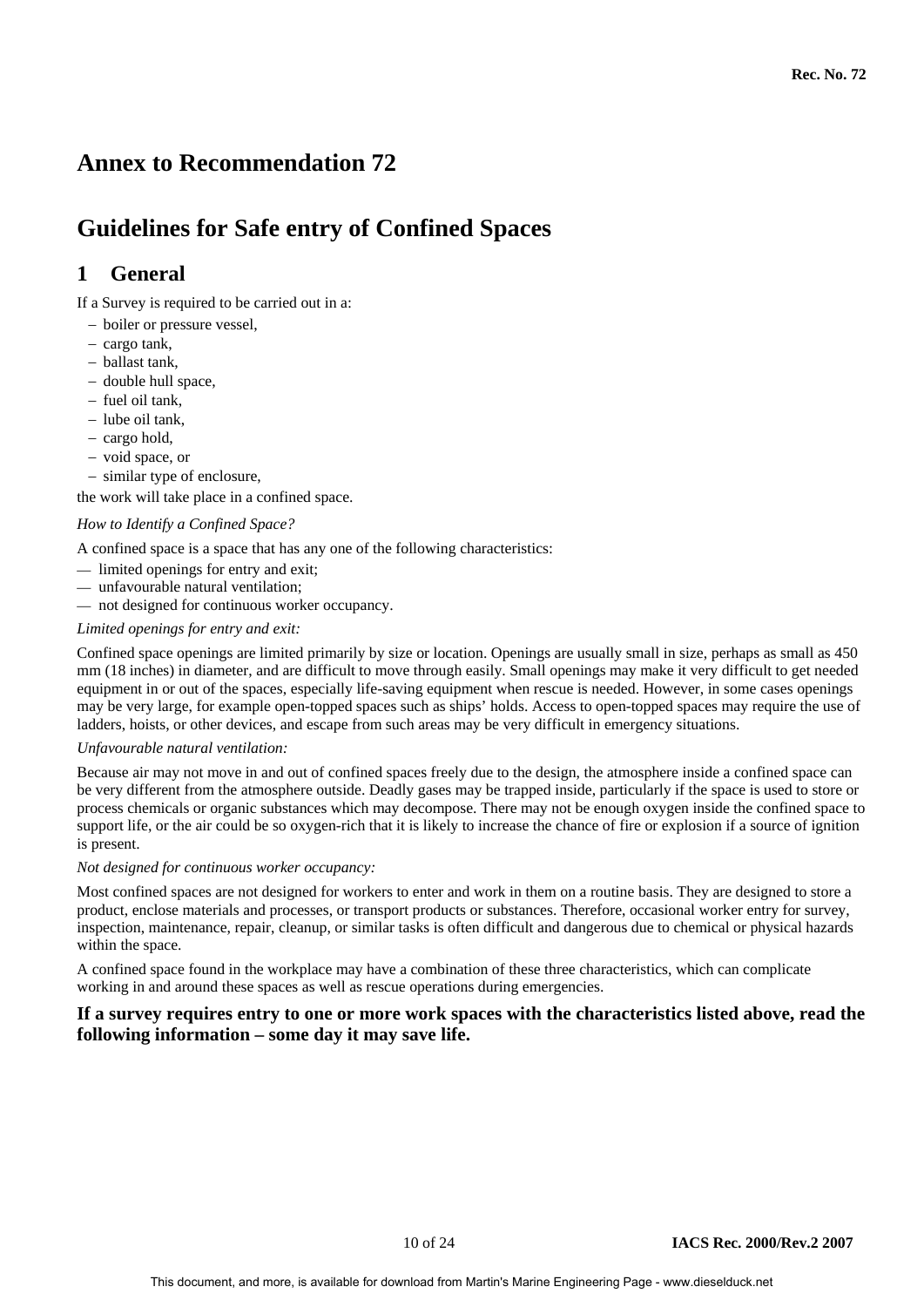

# **2 Confined Space Hazards**

# **2.1 Hazardous atmospheres from the containment in the tank**

The atmosphere in a confined space may be extremely hazardous because of the lack of natural air movement. This characteristic of confined spaces can result in:

- oxygen-deficient atmosphere,
- flammable atmospheres, and/or
- toxic atmospheres.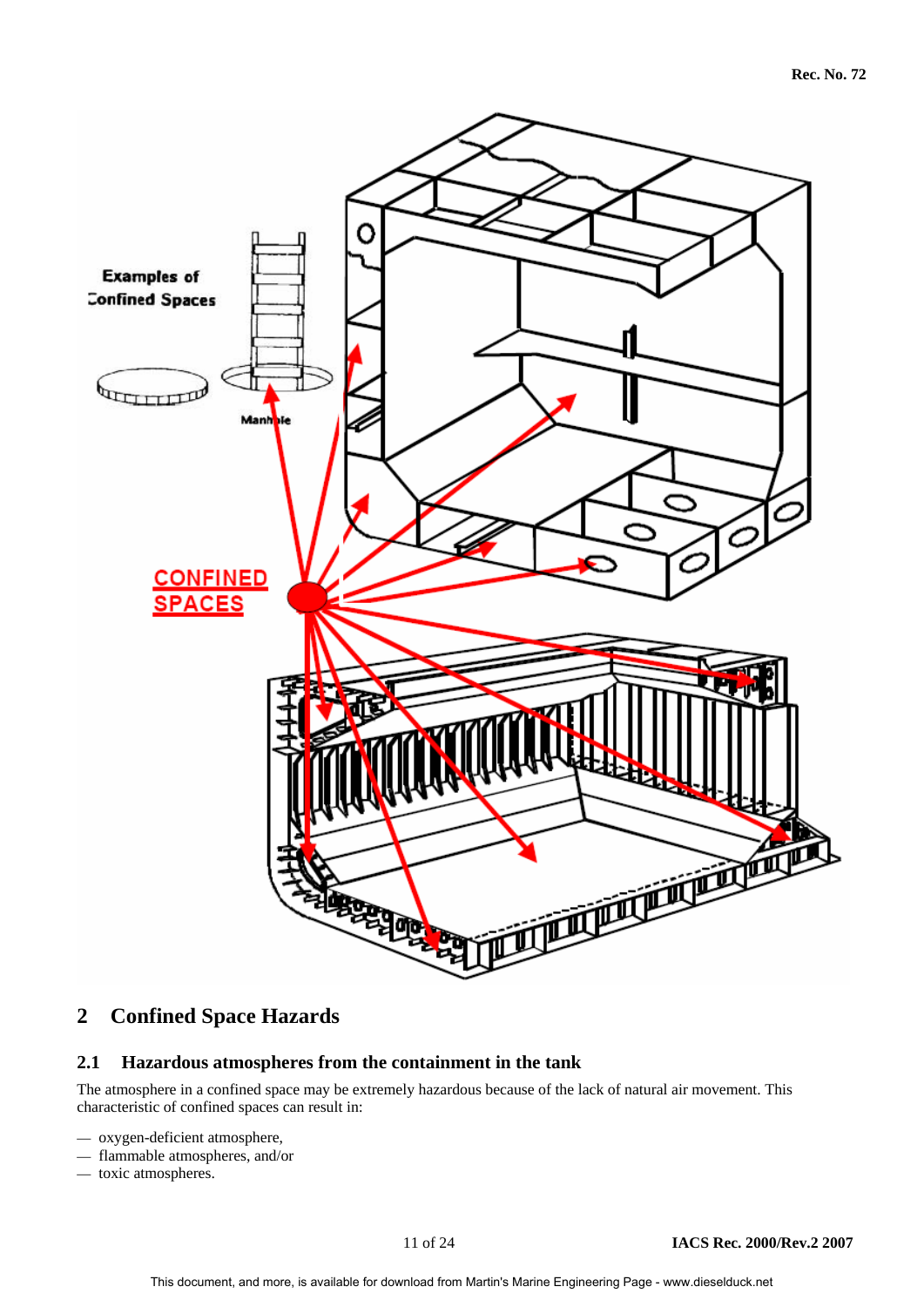# **2.1.1 Oxygen-deficient atmosphere**

#### *General*

The health effects and consequences because of lack of oxygen in a confined space are listed in the table below. These effects will take place without any warning such as odour or physical symptoms.

| Health effects from lack of oxygen |                                                |  |
|------------------------------------|------------------------------------------------|--|
| $O2$ level                         | Effects                                        |  |
| 22 %                               | Oxygen enriched atmosphere                     |  |
| 20.8%                              | Normal level – Safe for Entry $(\pm 0.2\%)$    |  |
| 19.5%                              | Oxygen deficient atmosphere                    |  |
| 16%                                | Impaired judgement and breathing               |  |
| 14%                                | Rapid fatigue and faulty judgement             |  |
| 11%                                | Difficult breathing and death in a few minutes |  |

Lack of oxygen leads very quickly to unconsciousness and death. Lack of oxygen may be a problem in all kinds of confined spaces, it is therefore considered as the most dangerous factor when considering dangers in a confined space.

The oxygen level in a confined space can decrease because of work being done, such as welding, cutting, or brazing; or, it can be decreased by certain chemical reactions like: rusting, paint drying or through bacterial action (fermentation).

In tanks and/or voids of complicated geometry with high possibility of "pockets of atmosphere" with low  $O_2$ -content, and where rescue operations may be difficult, the use of a portable oxygen meter with audible alarm is strongly recommended.

#### *Inert gas, N<sub>2</sub> and exhaust*

Inert gas is a non-reactive gas used to prevent possible explosive atmosphere from different cargo vapours.

On Oil Tankers the most common inert gas is the exhaust from oil fired boilers, main- or auxiliary engines. On Chemical Tankers the most common inert gas is nitrogen.

Pure nitrogen is not poisonous itself, but it causes displacement of the natural breathing environment.

Exhaust contains hundreds of chemical compositions. Main components are: carbon monoxide, oxygen, nitrogen, water vapour, sulphur dioxide, nitrogen oxides and hydrocarbons. The exhaust as described above may cause reduced lung capacity and increased respiratory in addition to irritating mucous membrane in eye, nose and throat.

Total dilution of oxygen by another gas, such as carbon dioxide, will result in unconsciousness, followed by death.

#### *Bulk Cargoes*

A number of bulk cargoes may cause low level of oxygen in the cargo hold. This is mainly with cargoes like vegetables, grain, timber, forestry products, iron metals, metal sulphide concentrates and coal.

Some bulk cargoes may oxidize which may result in reduced level of oxygen, poisonous gases, or self ignition. Other bulk cargoes may produce poisonous gases without oxidation, especially when they are wet.

# **2.1.2 Flammable atmospheres**

Two things make an atmosphere flammable:

- the oxygen in air, and
- a flammable gas, vapour, chemical reaction or dust in a proper mixture.

Different gases have different flammable ranges. If a source of ignition (e.g. a sparking or electrical tool, static electricity, sand blasting) is introduced into a space containing a flammable atmosphere, an explosion will result. An oxygen-enriched atmosphere (above 22%) will cause flammable materials, such as clothing and hair, to burn violently when ignited. Therefore, *never use pure oxygen to ventilate a confined space*. Ventilate with normal air.

Some bulk cargoes may produce health toxic dust which also will represent an explosive hazard, especially during cargo handling and cleaning.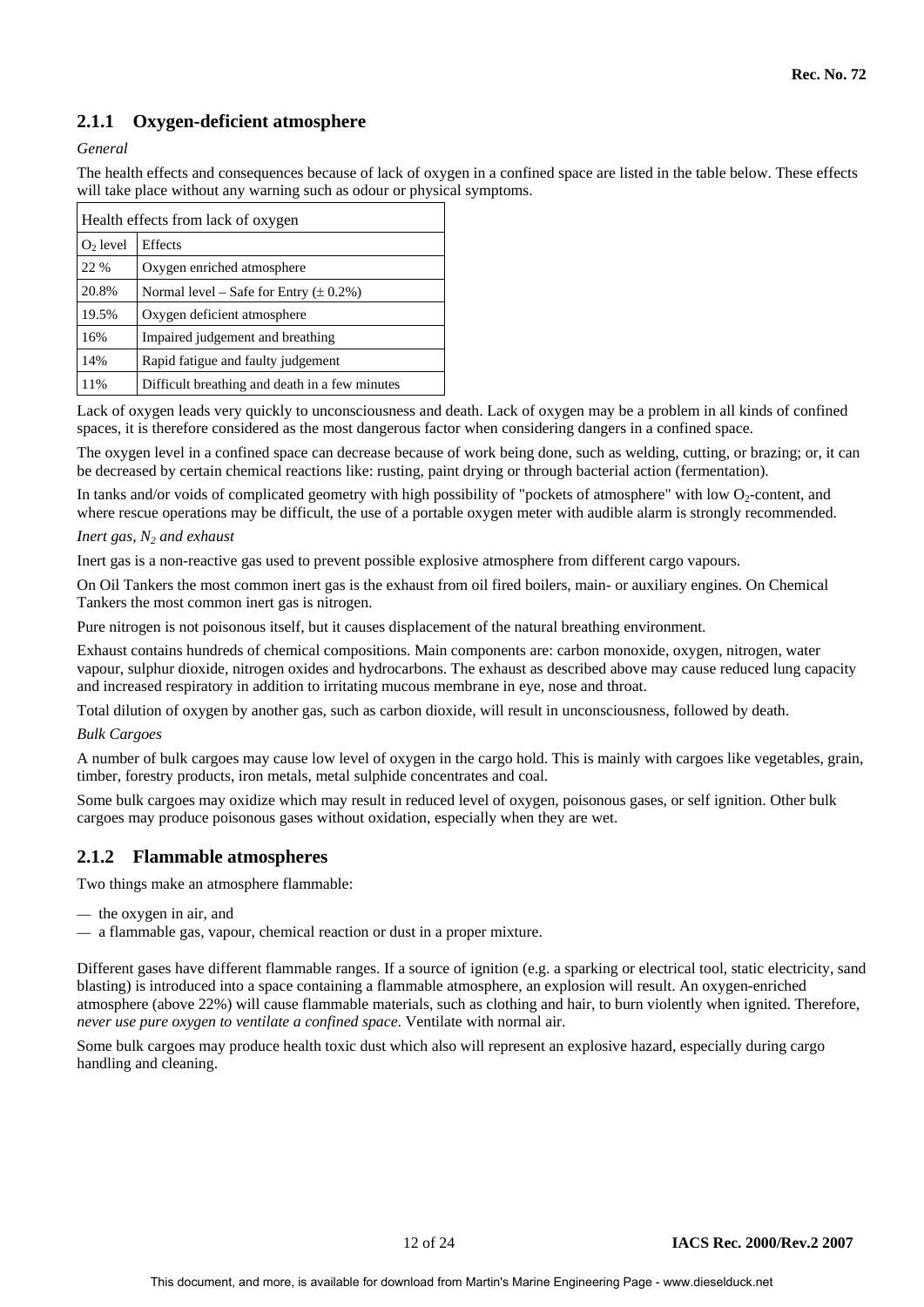

## **2.1.3 Toxic atmosphere**

Unless a certified Marine Chemist or a competent person has certified a space as safe, assume that any substance (liquids, vapours, gases, mists, solid materials and dust) in a confined space can be hazardous. Toxic substances may range from fast acting poisons to long term cancer causing carcinogens. Toxic substances can come from the following:

- the product stored in the space;
- the work being performed in a confined space;
- areas adjacent to the confined space.

Some bulk cargoes will act corrosive on skin, eye and mucous membrane.

#### **Products stored in the space:**

#### **Chemical products**

In cargo tanks for chemicals it is possible to find all types of chemicals. It is very important that the customer provides a Data Sheet for the product that has been stored in the tank and follows the instructions for safety measures according to this.

Health effects as a result of exposure from chemicals in general may cause immediate headache, nausea, fainting and possible death. Long-term exposure to benzene can result in serious blood disorders such as allergy, anaemia and leukaemia.

Chemicals can be absorbed into the structure and/or tank coatings and give off toxic gases at a later stage. When removed or when cleaning out the residue of a stored product, toxic gases can be given off.

It is very important to follow the marking and recommendations as given in the Data Sheet to reduce immediate damage as well as the risk for long term damage.

#### **Petroleum products**

Most petroleum products are distilled from crude oil which is a product with very high complexity regarding composition of different substances. The composition of crude oil and the products distilled from crude may vary depending on what part of the world the production of crude took place.

Petroleum products may be absorbed into the body by inhalation, absorbed through skin or ingested. Effects to health will depend on how high exposure and for how long. Immediate effects of high exposure can include headaches, tiredness, nausea and dizziness. Unconsciousness may occur if exposure is very high. Long-term exposure can result in serious blood disorders such as anaemia and leukaemia.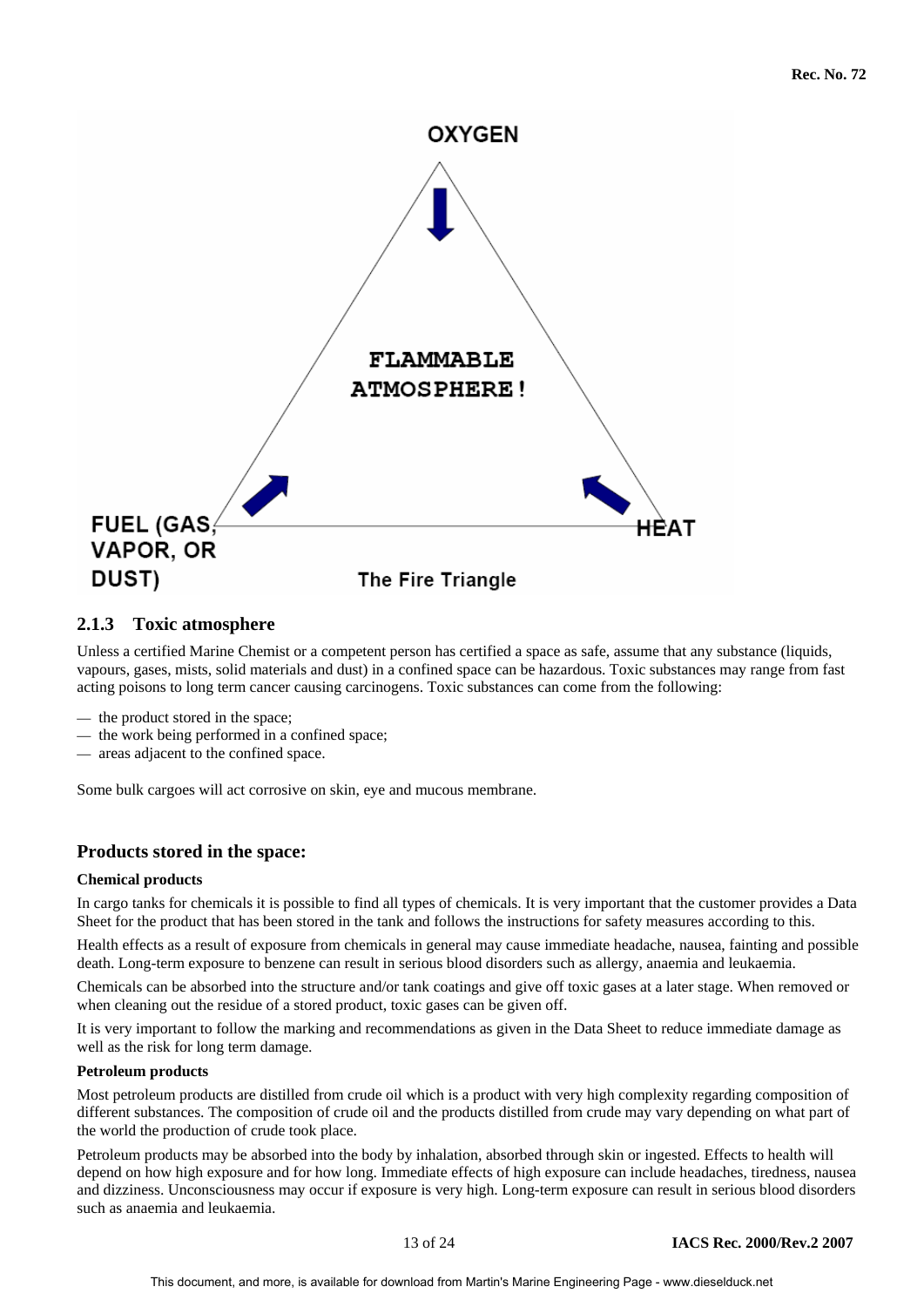Be aware that several of the fuels on the market have different additives to prevent e.g. bacteria growth in diesel. These additives may be highly toxic. When the additives are above a certain percentage they are supposed to be included in the Data Sheet. If the amount of additives is very small it does not need to be a part of the Data Sheet.

Be aware that several of the fuel producers are very reluctant to reveal what kind of additives they are using in fuels, because this is considered to be business sensitive. Extra care should then be taken with respect to cleaning and measuring for the correct toxic product in diesel and fuel oil tanks.

When testing for toxins in a confined space that has contained petroleum products, it may be very difficult to decide what toxic gas to measure for. In general, testing for the most dangerous toxic product in the composition should be carried out.

If not otherwise stated on the Data Sheet, benzene is the most toxic part in petroleum products and measuring for this product should be done. If the readings for benzene are within the limits, all the other natural parts of the petroleum product should be within the acceptance limits.

#### **Hydrogen sulphide, H2S**

Hydrogen sulphide is highly toxic and also flammable and is created by the decay of organic matter that is found in sewers and sewage treatment plants. H2S may also be found in crude oil tanks, ballast tanks, void spaces and other tanks that have been empty and decomposition of organic material has taken place.

Hydrogen sulphide is heavier than air and has no colour but does have a strong "rotten egg" odour at low concentrations.

Hydrogen sulphide can affect when inhaled and when passed through the skin. Contact can irritate the eyes. Long-term exposure to low levels can cause pain and redness of the eyes with blurred vision. Breathing hydrogen sulphide can irritate the nose, throat and irritate the lungs causing coughing and/or shortness of breath.

Higher exposures can cause a build-up of fluid in the lungs (pulmonary oedema), a medical emergency with severe shortness of breath. Exposure can cause nausea, dizziness, confusion, headache and trouble with sleeping. Very high levels can cause immediate death.

Hydrogen Sulphide is a HIGHLY FLAMMABLE GAS and a DANGEROUS FIRE HAZARD.

At high concentrations H2S paralyses neurons inside the nose and the odour cannot be smelled, hence smelling should not be used as an indicator that the tank is free from hydrogen sulphide.

Example: Removal of sludge or mud from a tank-decomposed material can give off deadly hydrogen sulphide gas and/or methane gas.

#### **Benzene**

Benzene is a highly flammable liquid which occurs naturally in crude oil, natural gas and some ground waters. It is also manufactured from crude oil and is present in crude oil vapours.

Benzene evaporates easily, and most people can just detect its distinctive smell at concentrations between 2.5 and 5 ppm in air. Exposure to benzene may occur in oil refineries, chemical and petrochemical plants including offshore installations. Benzene can be absorbed into the body by inhalation, absorbed through skin or ingested.

Benzene can affect human beings when inhaled and when passed through the skin. It can irritate the eyes and skin with drying and scaling of the skin. Exposure can irritate the nose and throat. Benzene can cause symptoms of dizziness, light-headedness, headache and vomiting. Convulsions and coma, or sudden death from irregular heart beat, may follow high exposure. Repeated exposure can cause damage to the blood cells (aplastic anaemia).

#### **Methane**

Methane is an odourless, colourless gas, or liquid under pressure. It is used as a fuel and in the manufacture of organic chemicals, acetylene, hydrogen cyanide, and hydrogen.

#### Methane is a HIGHLY FLAMMABLE GAS and a DANGEROUS FIRE and EXPLOSION HAZARD.

In addition to being an explosion hazard, very high levels of methane can cause suffocation from lack of oxygen. Skin contact with liquid methane can cause frostbite.

#### **Solvents**

Many solvents, such as kerosene, gasoline, paint strippers, degreasers, are not only flammable, but if inhaled at high concentrations can cause central nervous system (CNS) effects. CNS effects can include dizziness, drowsiness, lack of concentration, confusion, headaches, coma and death.

Solvents should never be used as cleaners for the purpose of removing paint or similar from hands. If liquid solvents are in contact with skin, they are absorbed through the skin 10 times more efficiently compared to high content solvent gas absorbed into the body through breathing.

#### **LSA's**

Naturally occurring radioactive materials have been known to be present in varying concentrations in hydrocarbon reservoirs in a number of areas of the world. It is now recognised that these materials can give rise to radioactive scales (and sludge),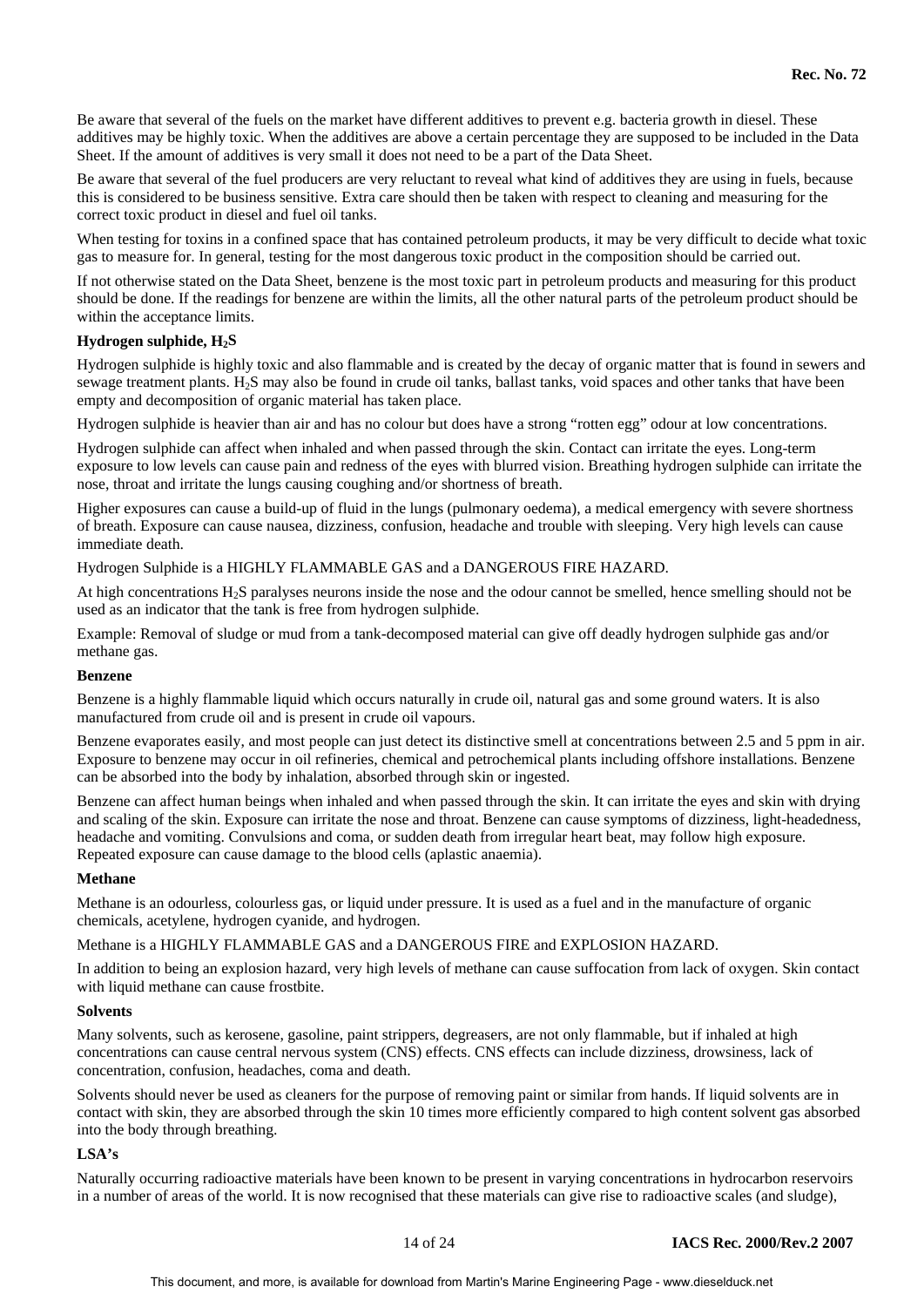which are usually referred to as Low Specific Activity (LSA) scale.

The scales tend to be barium sulphate and strontium sulphate, which co-precipitate with naturally occurring radium leached out of the reservoir rock; such scales emit alpha, beta and gamma radiation and this, together with the physical properties of the LSA scale, can give rise to problems if such scales or sludge have to be removed, handled or disposed.

Levels of radioactivity can vary from just above background radiation to those requiring restricted areas and classified workers.

#### **Others**

*Fibre*: Synthetic mineral fibre is a common description for fibrous inorganic products mainly represented from rock, clay, slag and/or glass. These fibres can be classified as follows:

- fibre glass (glass wool/ fibreglass);
- mineral wool (rock wool/ slag-wool);
- ceramic fibre.

Long term exposure in high concentrations may increase risk of lung cancer. This is observed among workers fabricating such products. Surveyors will normally not be exposed to concentration levels or time periods which are considered to be of high risk. However, low concentrations may lead to skin- and respiratory irritation.

#### **Leakage of refrigerating system**

*Ammonia.* Ammonia is used as refrigerant, distributed within cooling system for fish-factory vessel and hold area. Normal pressure is approximately 20 bars. Ammonia does have a characteristic odour, even for low concentration levels. The health effect and consequences of ammonia are listed in the table below:

| Concentration:<br>(ppm) | Health effect:                                                                 |
|-------------------------|--------------------------------------------------------------------------------|
| $20 - 50$               | Characteristic odour                                                           |
| $40 - 100$              | Eye and respiratory irritation                                                 |
| 400-700                 | Serious eye and respiratory irritation –<br>possible irreparable damage        |
| 1700                    | Convulsive coughing, bronchial spasm,<br>deadly after $\frac{1}{2}$ h exposure |
| 5000-10000              | Deadly                                                                         |

 $CO_2$ :  $CO_2$  is natural occurrence in exhaled air, however high concentrations can be hazardous.  $CO_2$  is odourless and is heavier than normal air. Concentrations may occur in the lower part of the tanks, close to the bottom. Low concentrations – below 5% are not considered as hazardous. Concentrations above 5% may lead to increased breath intensity and death. Also long term exposure may lead to unconsciousness and death.

*Propane/ butane:* Because of huge fire hazard related to these two products, they will normally not be found onboard vessels except from vessels carrying high risk fire hazardous products i.e. gas carriers. Inhalation of high concentrations may lead to heart arrhythmia (heart rate interruption), and feel suffocating.

*Group 1 refrigerant.* These refrigerants are non-poisonous and non-fire hazardous. The most common name for these products is Freon. Group 1 refrigerants consist of a number of chlorofluorocarbon combinations. Distribution onboard vessels are mainly within cooling system for fish factory- and hold area.

 $CFC$  = chlorofluorocarbon (i.e. R-11, R-12). These refrigerants are no longer allowed onboard new-buildings, but still exist onboard existing vessels.

HCFC = hydro-chlorofluorocarbon (i.e. R-22). These refrigerants may still be found onboard, but a phase out program has started.

 $HFC$  = hydro-fluoro-carbon (i.e. R-134a, R-404a, R410a, R-507). These refrigerants are presently used for most new refrigerating plant installations.

Exposure to Group 1 refrigerant may cause eye- and/ or skin irritation. High concentrations may cause dizziness, spasm and may affect the central nervous system and lead to heart rate interruption. Be aware of the fact that refrigerants will displace  $O_2$ . Refrigerant gases are odourless.

#### **Ammonia in fish holds:**

Note the hazards of ammonia in fish holds where nets are stored when in a period of refit or from fish, and/or by fish products in fishing vessel bilge wells.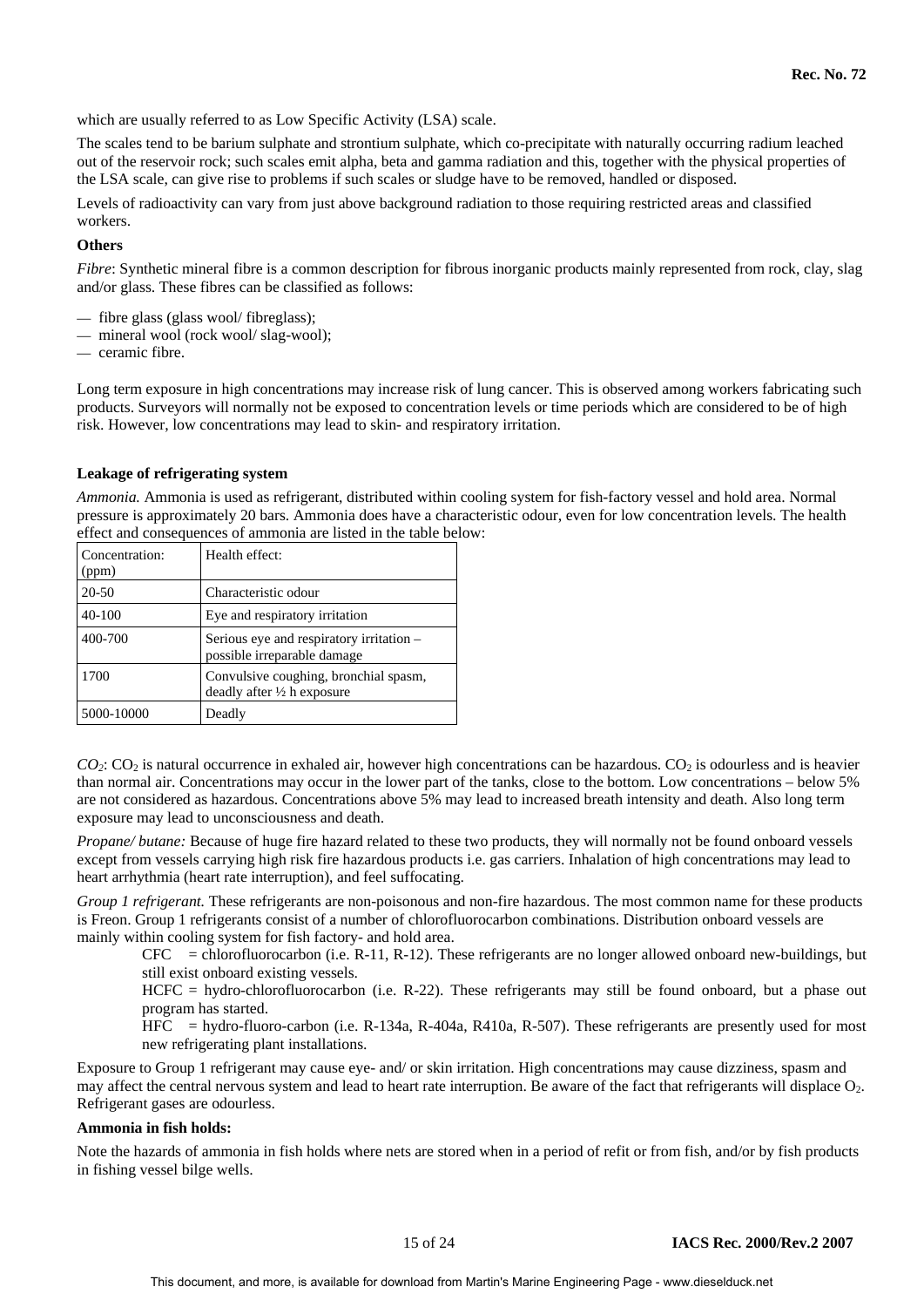#### **Hydrogen emission from anodes and/or accumulators:**

Hydrogen gas (H2) is produced from an electrolytic reaction from zincous-/carbon and alkaline accumulators. A mix of hydrogen gas  $(H_2)$  and oxygen  $(O_2)$  may form a highly explosive mixture. Hydrogen gas  $(H_2)$  is a light gas which displaces oxygen  $(O_2)$ . Oxygen measuring equipment is recommended to be used when entering accumulator room and other enclosures where accumulators are kept.

#### **2.2 Work being performed in a confined space**

Examples of such include welding, cutting, brazing, painting, scraping, sand blasting and degreasing. Toxic atmospheres are generated in various processes. For example, cleaning solvents are used in many industries for cleaning/degreasing. The vapours from these solvents are very toxic in a confined space. It is also important to be aware that hot work carried out consumes oxygen.

#### **Welding**

Hot work on all surfaces with coating will create several gases which may be very toxic. This gas may come from hot work being carried out in a tank adjacent to the space being surveyed.

#### **Coating**

Special attention should be paid when spray coating is carried out in the area of the survey. Spray coating where small size particles are mixed with air will lead to high toxic exposure if inhaled.

#### **Grinding**

Grinding may cause miscellaneous compositions of dust. Absorption of metal dust into the body through inhalation is dependent on the physical and chemical properties and the size of the particles. Dust like this may cause metal fume fever and bronchitis.

#### **Sandblasting**

The dangers connected to sandblasting very much depend on the object's substance and the size and containment of grit. Several grits used for sandblasting contain carcinogenic substances like quartz, nickel, lead and lead compound.

During sandblasting the containment of carcinogenic chemicals may increase depending on the surface of the sandblasted area.

#### **Hydro blasting**

Hydro blasting may create aerosols. Aerosols are dispersion of solid or liquid particles in air which are small enough to stay in the air for a long period of time. Aerosols may transport reactive chemicals deep into the lungs in a way that causes very high exposure.

Aerosols may be produced from dust, dirt and cleaning chemicals in the process of high-pressure cleaning of miscellaneous surfaces.

#### **NDT operations**

Chemicals from NDT operations may also be dangerous. Most ultrasonic thickness measuring equipment is not intrinsically safe.

# **3 Testing**

#### **3.1 General**

It is important to understand that some gases or vapours are heavier than air and will settle to the bottom of a confined space. Also, some gases are lighter than air and will be found around the top of the confined space.

Therefore, it is necessary to test all areas (top, middle and bottom) of a confined space with properly calibrated testing instruments to determine what gases are present. Atmospheres may be different in individual bays of the same tank. If testing reveals oxygen-deficiency, or the presence of toxic gases or vapours, the space must be ventilated and re-tested before entering.

If in doubt whether the gas to be measured is lighter or heavier than air, consider the properties for the possible gas in question and compare it with the molecule weight of air.

Weight of air: 28.8 mol

Methane,  $CH<sub>4</sub>$  is lighter than air.

All gases from liquids under normal conditions are heavier than air (except ammonia).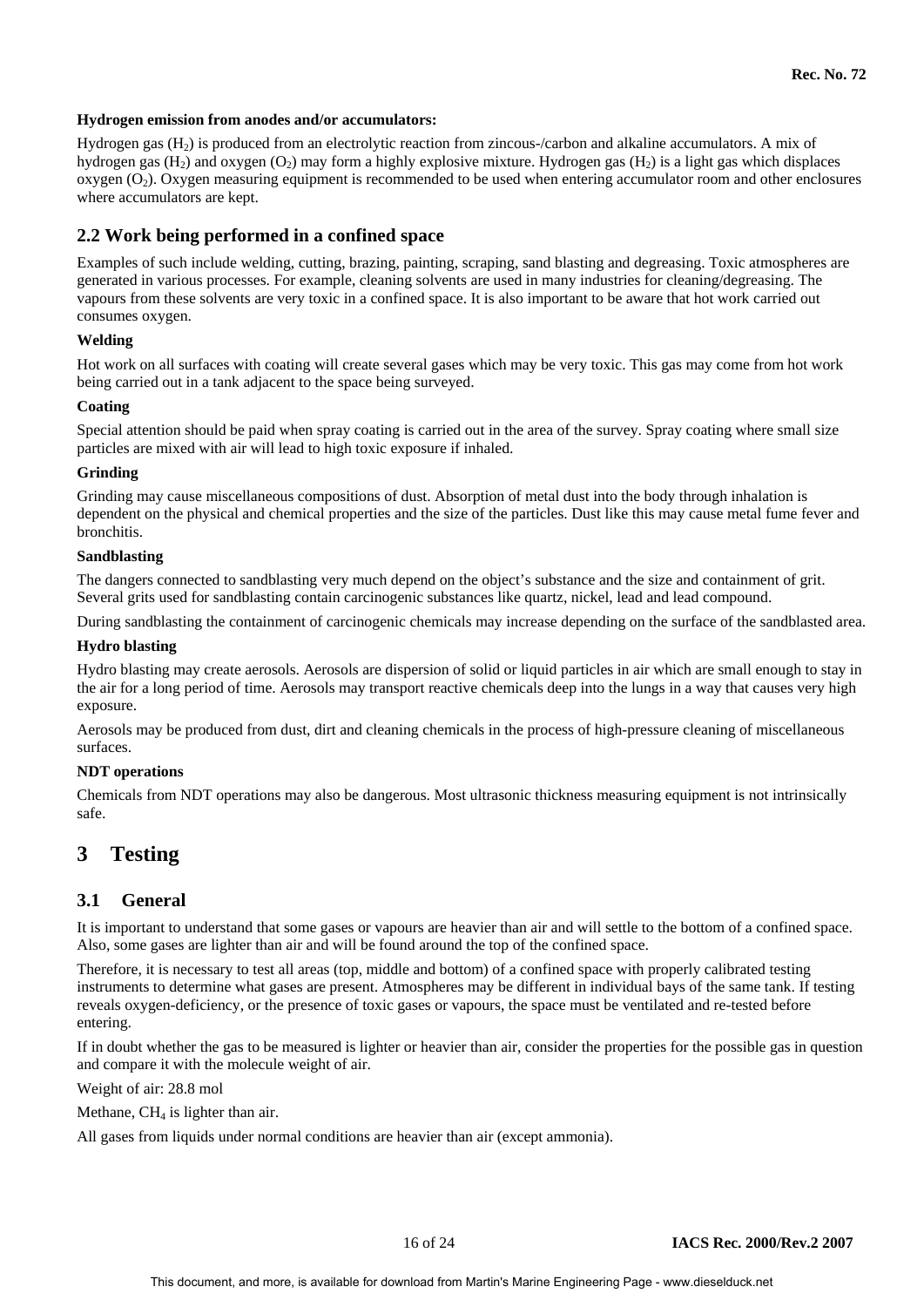

No tank is to be entered until the tank atmosphere has been thoroughly tested with approved and calibrated instruments. Following tests are to confirm that all areas of the tank, bottom in particular, are safe for entry, i.e.:

- oxygen-deficient atmosphere,
- flammable atmospheres, and/or
- toxic atmospheres.

It is important to start the measurement of the tank atmosphere by measuring the HC (Hydrocarbon) content in % by volume and that the combustible gas detector is not used before the atmosphere content is less than Lower Explosive Limit (LEL). If measurement is started at a higher level the catalytic metal filament in the combustible gas detector may be destroyed. Combination instruments are available with a measuring range 0-100% by volume and 0-100% LEL.

## **3.2 Testing instruments**

Testing instruments for oxygen and flammability read in percent. The oxygen meter should indicate 20.8% oxygen in the space being tested. The flammability indicator shows the percent within a safety range of 0-10% of the Lower Explosive Limit (LEL) and, ideally, should read 0%.

Testing instruments are available in several different forms, hand powered by squeezing a rubber bulb or bellows, and battery powered giving the indication either on an analogue gauge or digital read-out.

Be aware that in cases where Draeger tube or equal is used for detecting toxic gases the sampling gas should have sufficient time to pass through the sampling hose. It is important to follow the instructions for use given by the manufacturer of the instrument.

As a rule, if a manual hand rubber pump is used, approximately 4 squeezes are needed for each metre of the sampling hose. If battery driven pumps are used, approximately 10 seconds for each metre of sampling hose should be sufficient.

# **4 Ventilation**

Ventilation by a blower, eductor or fan may be necessary to remove harmful gases and vapours from a confined space. There are several methods for ventilating a confined space. The method and equipment chosen are dependent upon the size of the confined space openings, the gases to be diluted (e.g. are they flammable?), and the source of make-up air.

Under certain conditions where flammable gases or vapours have displaced the oxygen level, but are too rich to burn, forced air ventilation may dilute them until they are within the explosive range. Also, if inert gases (e.g. carbon dioxide, nitrogen) are used in the confined space, the space should be well ventilated and re-tested before a surveyor may enter.

A common method of ventilation requires a large hose, one end attached to a fan and the other lowered into a manhole or opening. For example, a manhole would have the ventilating hose run to the bottom (see figure) to dilute or displace all harmful gases and vapours.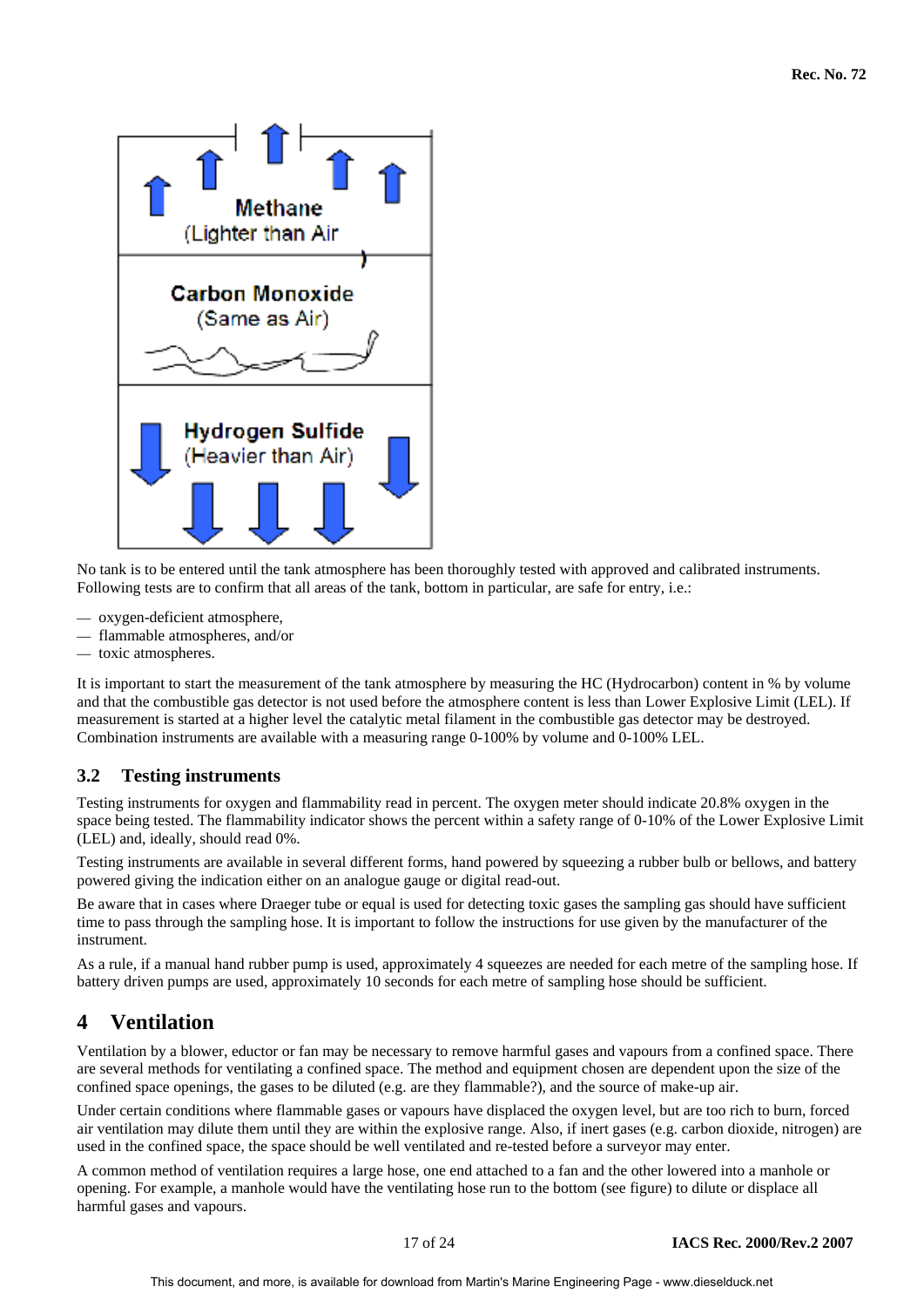The air intake should be placed in an area that will draw in fresh air only.

Schematic principles for ventilation:



Ventilation should be continuous where possible, because in many confined spaces the hazardous atmosphere will form again when the flow of air is stopped.

All openings are to be opened for ventilation and emergency exit.

# **5 Isolation of space**

Isolation of a confined space is a process where the space is removed from service by one or more of the following.

#### *Locking out:*

Electrical sources, preferably at disconnect switches remote from the equipment.

#### *Blanking and bleeding, securing valves:*

Cargo, ballast, IGS, pneumatic and hydraulic lines. The inert gas branch should be blanked off. The appropriate blanking is to be checked at each tank if entry is required while inerting, or gas freeing of other tanks is taking place, or if any other tanks are inerted or contain hydrocarbons. An alternative to pipe blanking would be to remove a section of the branch line.

#### *Disconnecting:*

Mechanical linkages on shaft-driven equipment where possible.

#### *Securing:*

Mechanical moving parts within confined spaces with latches, chains, chocks, blocks, or other devices.

#### *Notice boards*

Appropriate notices, which clearly specify which space and prevailing requirements agreed upon for confined space entry, should be displayed in prominent locations such as bridge, cargo control room, and/or engine control room.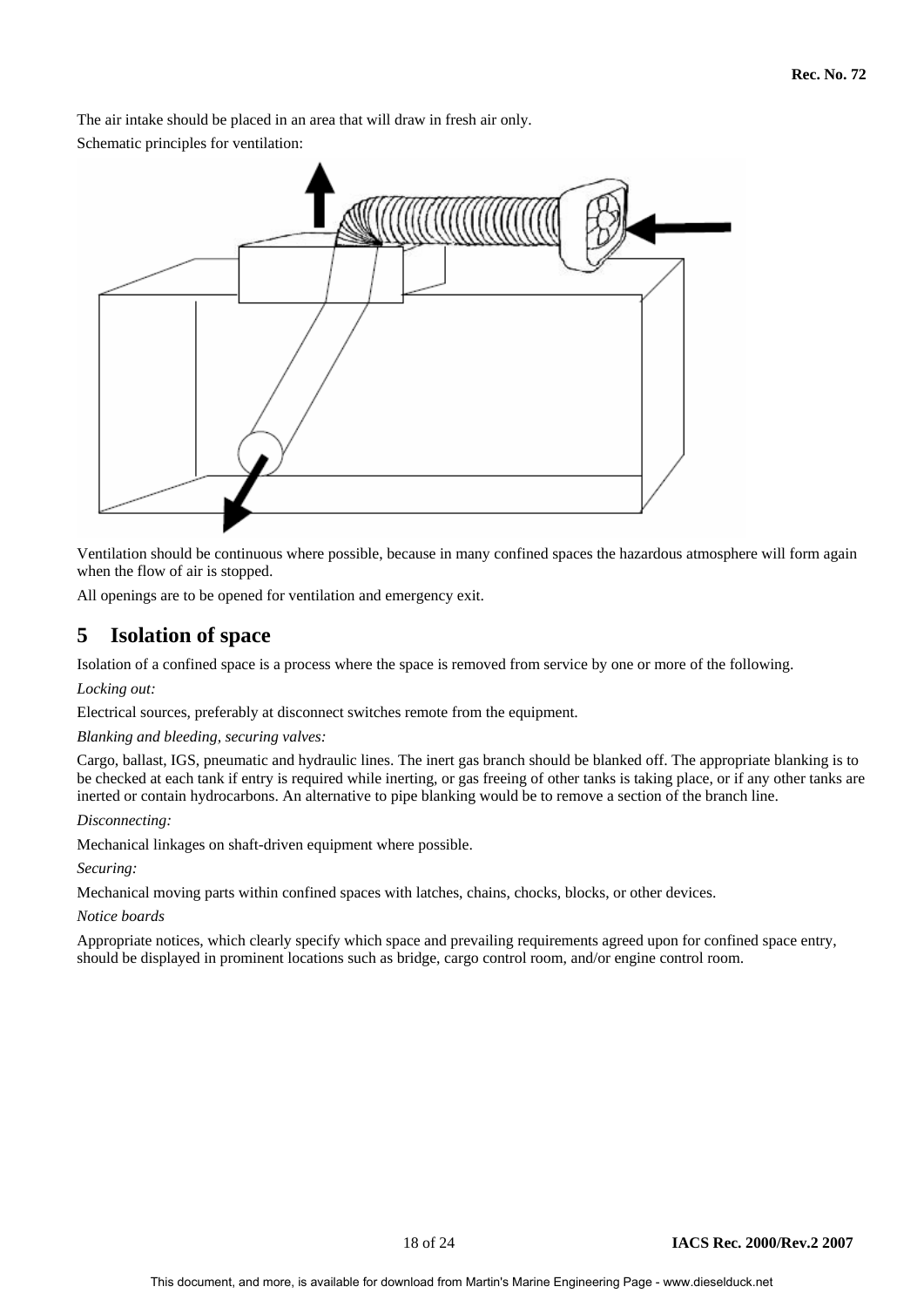Blanking, locking and securing of equipment:



# **6 General and physical hazards**

#### **6.1 Temperature extremes**

Extremely hot or cold temperature can present problem for the surveyor.

*Cold temperature*. At very cold temperatures, the most serious concern is the risk of hypothermia or dangerously low body temperature. Another serious effect of cold exposure is frostbite or freezing of the exposed extremities such as fingers, toes, nose and ear lobes. Hypothermia could be fatal in absence of immediate medical attention.

Warning signs of hypothermia can include complaints of nausea, fatigue, dizziness, irritability or euphoria. Surveyors can also experience pain in their extremities (for example hands, feet, ears) and severe shivering. Surveyors should be moved to a heated shelter and seek medical advice when appropriate.

*Heat.* A person working in a very hot environment loses water and salt through sweat. This loss should be compensated by water and salt intake. Fluid intake should equal fluid loss. On average, about one litre of water each hour may be required to replace the fluid loss. *Plenty of drinking water* should be available on the job site and persons should be encouraged to drink water every 15 to 20 minutes even if they do not feel thirsty. Drinks specially designed to replace body fluids and electrolytes may be taken. Alcoholic drinks should NEVER be taken as alcohol dehydrates the body.

An acclimatized surveyor loses relatively little salt in their sweat and therefore the salt in the normal diet is usually sufficient to maintain the electrolyte balance in the body fluids. For un-acclimatized surveyors who may sweat continuously and repeatedly, additional salt in the food may be used. Salt tablets are not recommended because the salt does not enter the body system as fast as water or other fluids. Too much salt can cause higher body temperatures, increased thirst and nausea. Persons on salt-restricted diets should discuss the need for supplementary salt with their doctor.

When working at extreme temperatures the working hours should be adjusted to avoid the most extreme temperatures during the day. Working in the evenings and early in the morning is often a good solution to avoid the most extreme conditions. How the body reacts to extreme temperatures is very individual. Never take any chances and pay careful attention when performing work in extreme temperature environment. Working speed and rest schedule should be adjusted according to the temperature.

#### **6.2 Engulfment hazards**

Loose, granular material stored in holds or tanks, such as grain, sand, coal, or similar material, can engulf and suffocate a person. The loose material can crust or bridge over and break loose under the weight of a person.

#### **6.3 Noise**

Noise within a confined space can be amplified by the design and acoustic properties of the space. Excessive noise cannot only damage hearing, but can also affect communication, such as causing a shouted warning to go unheard.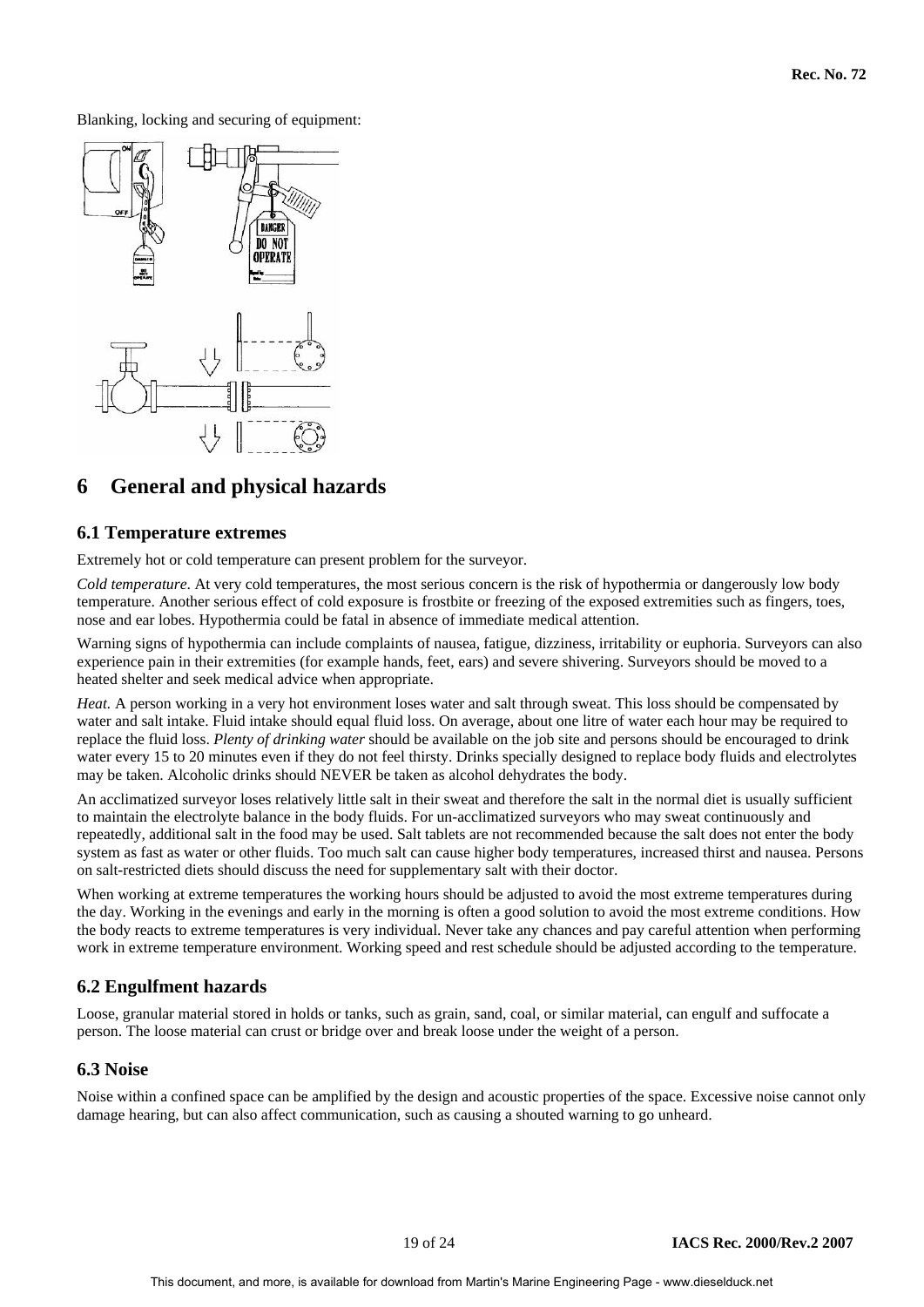#### **6.4 Falling objects**

Workers in confined spaces should be mindful of the possibility of falling objects, particularly in spaces, which have a topside opening for entry, and where work is being done above the worker.

#### **6.5 Slick/Wet Surfaces**

Slips and falls can occur on a wet surface causing injury or death to workers. Also, a wet surface will increase the likelihood for and effect of electric shock in areas where electrical circuits, equipment, and tools are used.

# **7 Guidelines for use of personal gas detectors**

For detection of any local pockets of gas or lack of oxygen the surveyor should use his portable oxygen or multi-gas meter with audible alarm features.

This is especially important when entering tanks and/or voids of complicated geometry with high possibility of "pockets of atmosphere" with low  $O<sub>2</sub>$ -content, and where rescue operations may be difficult.

Preferably a multi-gas meter should be used, capable of simultaneous monitoring of oxygen, combustible gases and hydrogen sulphide and carbon monoxide.

Note that CO sensors may also be sensitive to low concentrations of hydrogen  $(H<sub>2</sub>)$  therefore it is important to evaluate the possibility for CO/hydrogen in the space. Anodes will generate hydrogen when in use.

Most measuring equipment is sensitive apparatus with limitations for the range they are capable of measuring. Sensors in all measuring equipment may be destroyed if exposed to extreme measurements (e.g. above 100% LEL), clogged filters or catalyst poison (silicone, lead, sulphur and chlorous)

The personal protective instrument should be turned on before tank entry.

## **7.1 Function test and full calibration**

The difference between a function (bump) test and a full calibration:

— A function (bump) test is defined as a means of verifying calibration by using a known concentration of test gas to demonstrate that an instrument's response to the test gas is within acceptable limits.

— A full calibration is defined as the adjustment of an instrument's response to match desired value compared to a known concentration of test gas.

A function (bump) test or full calibration of direct reading portable gas monitors should be made before each day's use in accordance with the manufacturer's instructions using appropriate test gas.

Any instrument that fails a function (bump) test must be adjusted by means of a full calibration procedure before further use.

Various standard types of calibration gases are available in handy size bottles. For calibration of all gas measuring equipment at least 2 points along the measuring range are needed to determine the accuracy.

#### *Note:*

*Surveyors should never use their personal gas detectors to test a space for entry. Owner is responsible to make the space safe for entry.*

# **8 Survey preparations**

## **8.1 Cleaning**

Tanks and spaces to be surveyed must be sufficiently clean and free from water, scale, dirt and oil residues to reveal excessive corrosion, significant deformation, fractures, damage and other structural deterioration. There is no point in entering a tank if the bottom of the tank is not visible and the intention of the survey is to survey those areas. Tank cleaning can be performed with an existing fixed tank cleaning system.

However, in shadow areas portable washing machines may have to be used in order to achieve sufficient degree of cleanliness.

Generally, tank surveys should be avoided in tanks in which de-sludging operations are taking place since these operations can potentially raise gas levels.

When entering into a HFO, lube oil or diesel fuel tank, extra care should be taken when considering cleanliness and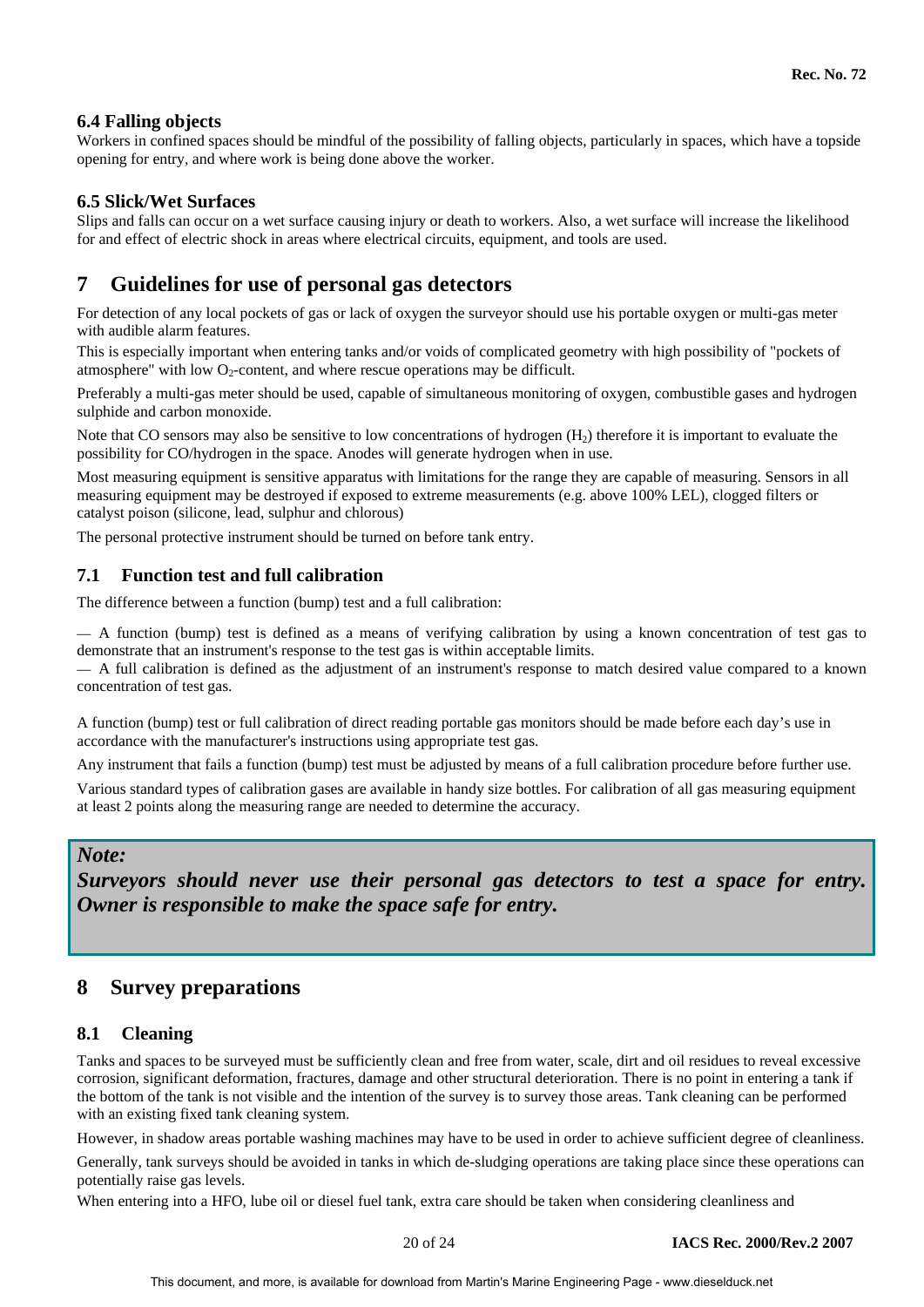atmosphere. Long term effects of exposure to substances found in these tanks are not well documented.

## **8.2 Lighting**

Whenever possible, natural lighting should be provided in the tank during inspection by opening all tank hatches. In general a pocket size backup light should always be carried when working in confined spaces in case of loss of light. Lighting in confined spaces may not be good and will normally be temporary arrangements cabled into the space or by torchlight.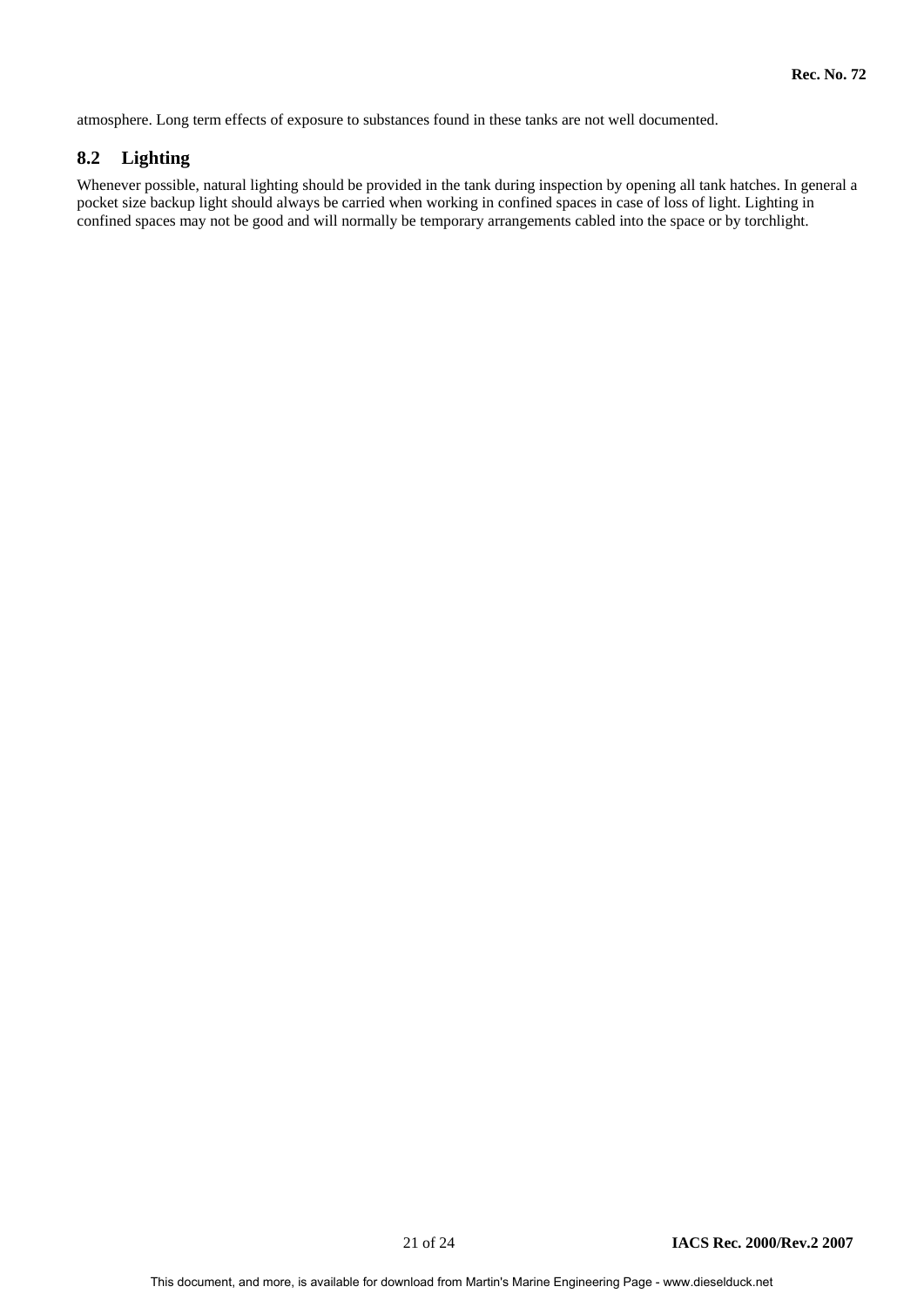# **Checklist for Entry into Confined Spaces**

# **DO NOT ENTER A CONFINED SPACE UNTIL YOU HAVE CONSIDERED EVERY QUESTION AS WELL AS ANY OTHER ITEM OF CONCERN, AND HAVE DETERMINED THE SPACE TO BE SAFE. THE FINAL DECISION IS YOURS.**

# **YES NO**

# **1. SAFETY MEETING**

- $\Box$  Safety meeting is carried out prior to survey to discuss all aspects of safety measures?
- $\Box$  Will someone accompany you into the space?

## **2. PERMIT**

(The permit is an authorization, usually in writing, that states that the space has been tested by a qualified person and that the space is safe for entry; what precautions, equipment, etc. are required; and what work is to be done.)

- $\Box$  Has a confined space entry permit been issued?
- $\Box$  Is the permit up to date?

## **3. VERIFICATION**

- $\Box$  Are the instruments used in atmospheric testing properly calibrated?
- Was the person performing the tests a certified Marine Chemist, a Competent Person, or equivalent?
- $\Box$  Was the atmosphere in the confined space tested?

## **4. TESTING**

□ □ Was Oxygen at least 20.8 % but not more than 21%?

 $\overline{\phantom{a}}$  ,  $\overline{\phantom{a}}$  ,  $\overline{\phantom{a}}$  ,  $\overline{\phantom{a}}$  ,  $\overline{\phantom{a}}$  ,  $\overline{\phantom{a}}$  ,  $\overline{\phantom{a}}$  ,  $\overline{\phantom{a}}$  ,  $\overline{\phantom{a}}$  ,  $\overline{\phantom{a}}$  ,  $\overline{\phantom{a}}$  ,  $\overline{\phantom{a}}$  ,  $\overline{\phantom{a}}$  ,  $\overline{\phantom{a}}$  ,  $\overline{\phantom{a}}$  ,  $\overline{\phantom{a}}$ 

- $\Box$  Were toxic, flammable, or oxygen-diluting gases / vapours present?
	- Hydrogen sulphide - Carbon monoxide
	-
	- Methane
	- Carbon dioxide
	- Other (list) \_\_\_\_\_\_\_\_\_\_\_\_\_\_\_\_\_\_\_\_\_\_\_\_\_\_\_\_\_\_\_\_\_\_\_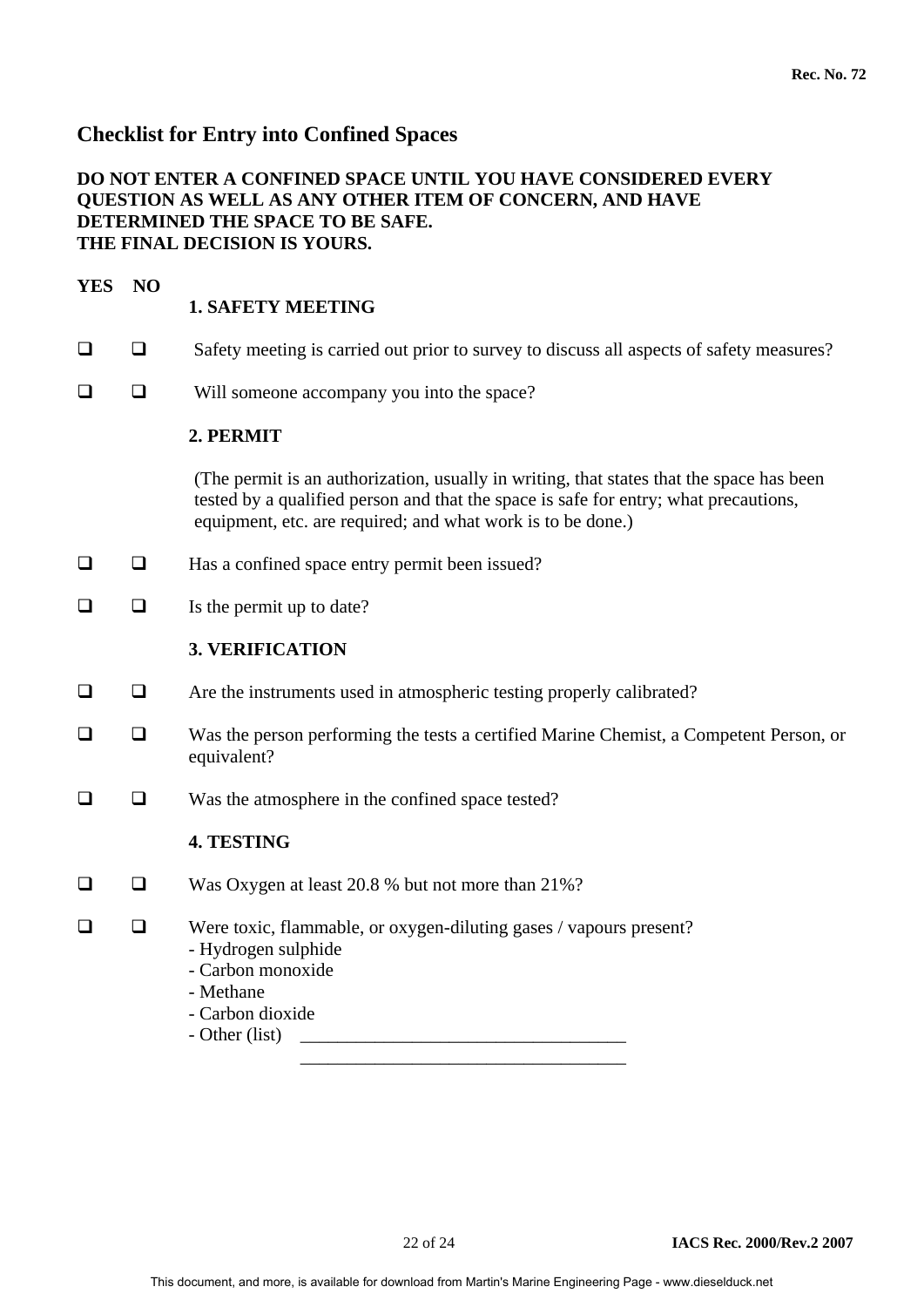| <b>YES</b> | NO     | 5. MONITORING                                                                                                                                                                       |
|------------|--------|-------------------------------------------------------------------------------------------------------------------------------------------------------------------------------------|
|            | $\Box$ | Will the atmosphere in the space be monitored while work is going on?                                                                                                               |
|            |        | Remember – atmospheric changes occur due to the work<br>procedure or the product stored and vessel movements<br>and temperature changes. The atmosphere may change<br>very quickly. |
|            |        | <b>6. VENTILATION</b>                                                                                                                                                               |
| ❏          | $\Box$ | Has the space been ventilated before entry?                                                                                                                                         |
| ❏          | $\Box$ | Will ventilation be continued during entry?                                                                                                                                         |
| ❏          | $\Box$ | Is the air intake for the ventilation system located in an area that is free of combustible<br>dusts and vapours and toxic substances?                                              |
| ❏          | $\Box$ | If atmosphere was found unacceptable and then ventilated, was it re-tested before entry?                                                                                            |
|            |        | 7. ISOLATION                                                                                                                                                                        |
| $\Box$     | $\Box$ | Has the space been isolated from other systems?                                                                                                                                     |
| $\Box$     | $\Box$ | Has electrical equipment been locked out?                                                                                                                                           |
| $\Box$     | $\Box$ | Have disconnects been used where possible?                                                                                                                                          |
| ❏          | $\Box$ | Has mechanical equipment been blocked, chocked, and disengaged where necessary?                                                                                                     |
| ❏          | $\Box$ | Have lines under pressure been blanked and bled?                                                                                                                                    |
| ப          | ❏      | Have the necessary Notice boards been placed in the operations locations and<br>at the confined space entry point?                                                                  |
|            |        | 8. CLOTHING/EQUIPMENT                                                                                                                                                               |
| ⊔          | ❏      | Is special clothing required (boots, chemical suits, glasses, etc.)?                                                                                                                |
| ப          | ❏      | Is special equipment required (e.g. rescue equipment,<br>communications equipment, heavy duty raft, life vests, etc.)?                                                              |
| $\Box$     | $\Box$ | Are special tools required (e.g. spark proof, intrinsically safe)?                                                                                                                  |
|            |        | 9. TRAINING                                                                                                                                                                         |
|            | ❏      | Have you been trained in confined space entry and do you know what to look for?                                                                                                     |